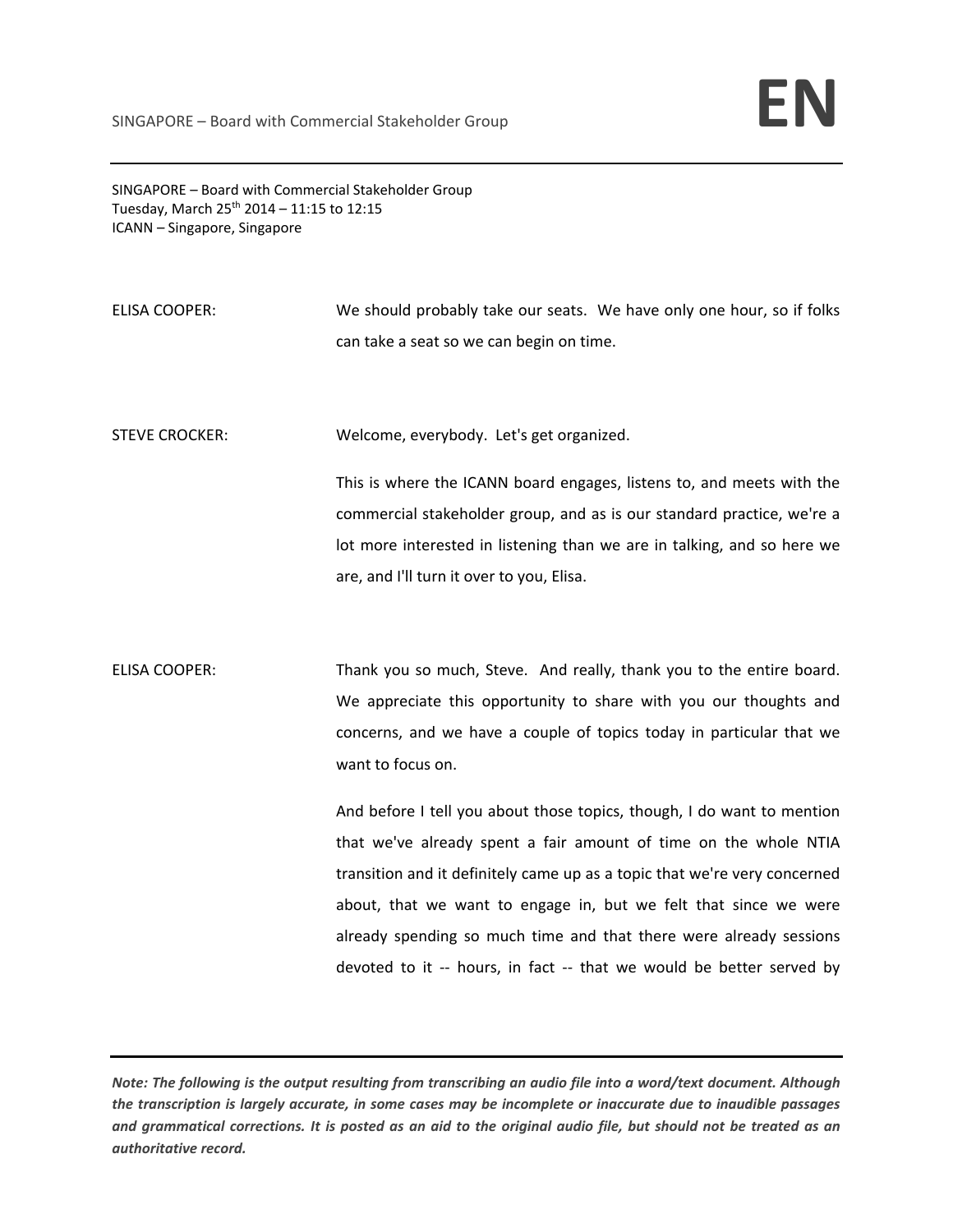focusing on a couple of other areas that may not be getting as much attention.

And so in particular today, we want to talk about some issues that we have around the multistakeholder practices and some issues that we would like to discuss around accountability and transparency, and so we'll be hearing from a number of our CSG members their perspectives. They'll be raising some issues and they'll have some questions as well.

So our first topic again will be around the multistakeholder practices.

Our second topic, we want to go a little bit more tactical, a little bit deeper, and we want to talk to you about some issues that we are continuing to see around new gTLDs.

And in particular, these -- because we are coming from the intellectual property community, the ISPs, the business community, these issues around new gTLDs for many of us are very concerning and they take a fair amount of our time, actually, as we're dealing with them, so we wanted to bring these to you as well.

So those will be our two topics today, and as I mentioned, we'll be hearing from a broad variety of members out of all three constituencies today.

STEVE CROCKER: That's great. It's a relief to have something other than the transition of the stewardship of the IANA function.

> And I also like the message that is conveyed in the way that you've got the topics displayed there. Both number‐one issues.

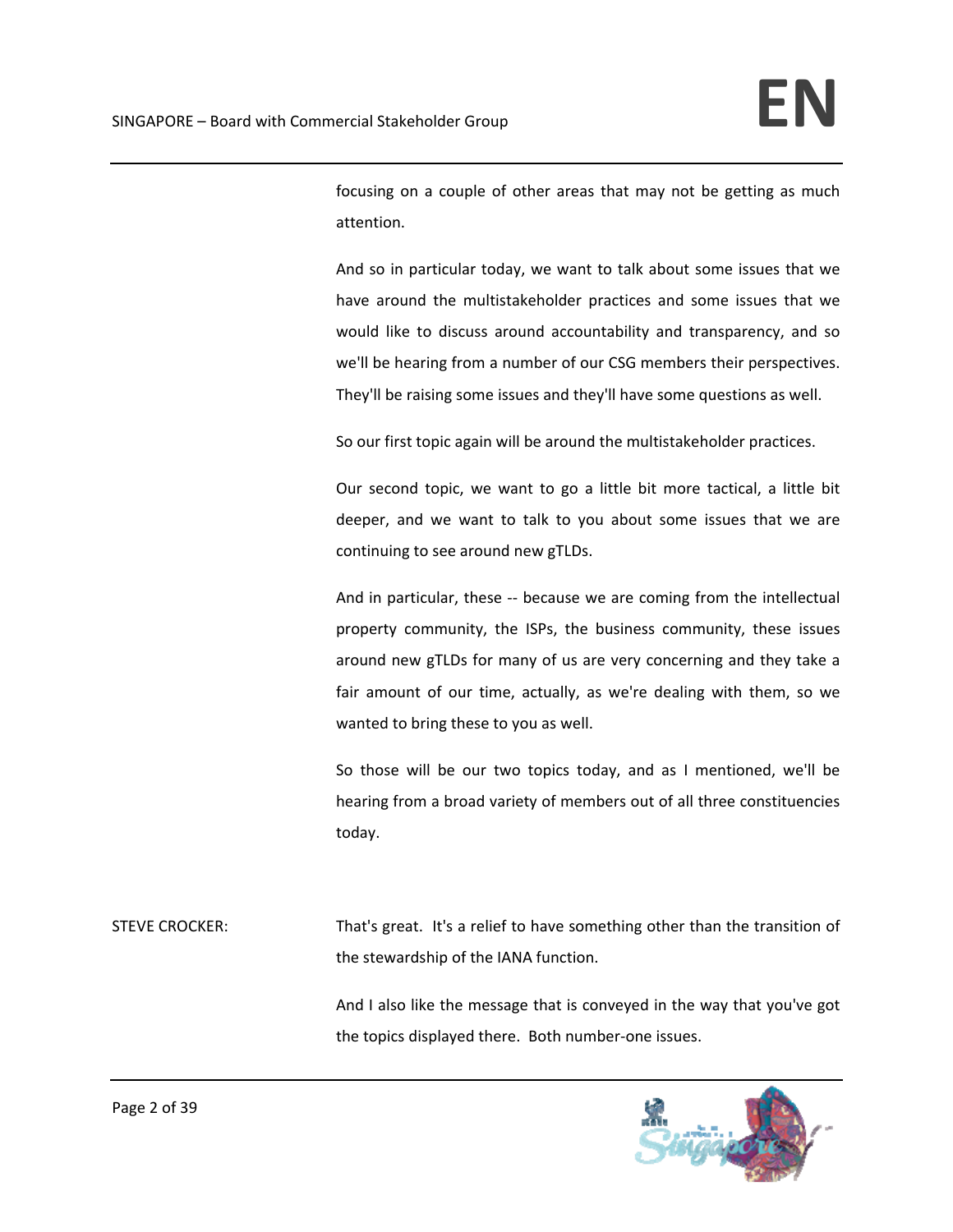[ Laughter ]

ELISA COOPER: Well, I don't like to play favorites.

So with that, I'll turn to Topic 1 of 1.

The first topic, as I mentioned, will be around multistakeholder practices, and Steve DelBianco, in fact, is going to take us through some high-level issues and then we'll be turning it over to some other members as well.

First, it will be Peter Dernbach that we'll be hearing from in terms of issues about accountability, then Phil Corwin on transparency and desire for transparency and openness, and then more specifically some issues around CEO and board accountability from Brian Winterfeldt.

STEVE DelBIANCO: Great. Thank you. Steve DelBianco with the business constituency. We chose this topic first on the multistakeholder practice partly based on some concerns that we had raised, but it dovetails perfectly with the challenge put before us by the Commerce Department and the transition, in that it's all about us becoming the paradigm of a multistakeholder organization.

> So this is about us really delivering and practicing the ethic of multistakeholderism.

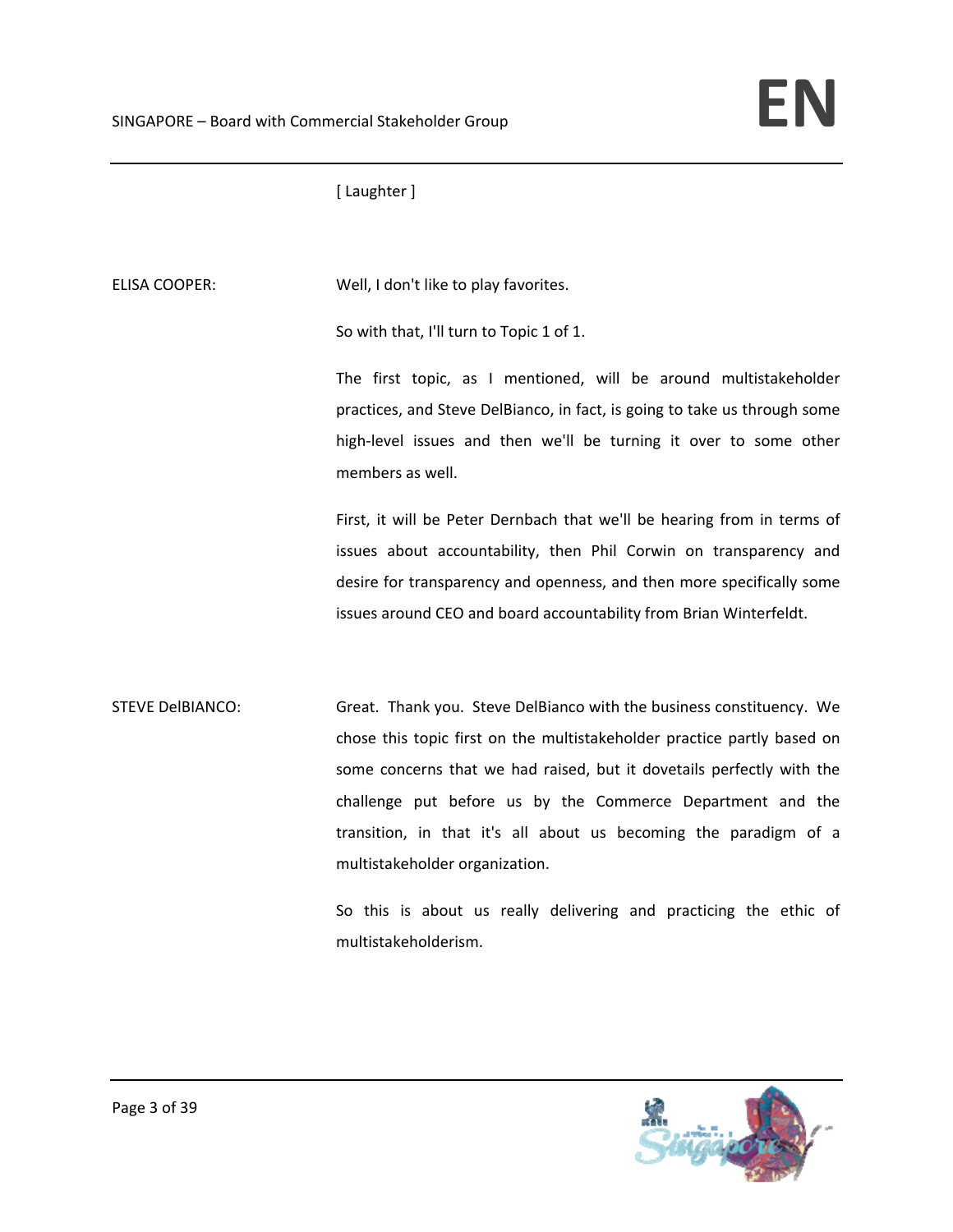So the three topics we're going to cover ‐‐ and again, Peter, Phil, and Brian will cover the three ‐‐ I had to start with one, which is with respect to the high‐level strategy panels.

We'd like to contrast the high-level strategy panels of appointed experts with the bottom-up consensus-driven multistakeholder approach.

Both are multistakeholder, if the high‐level panel is full of folks from different parts of the stakeholder community, but it isn't bottom‐up and it isn't consensus.

So our concerns were made evident over the weekend, and management at a couple of levels assured us in our weekend work sessions that the character of these analyses and recommendations from the four high‐level strategy panels were not actually being handed to the board for immediate execution by management, and that was reassuring, but instead, that they were posted for public comment in the hopes that the public could assess whether there are useful findings and recommendations, and that after the reports are ‐‐ the recommendations are in, I don't know for sure whether the panel experts will revise the reports, but then the reports will simply be posted on ICANN someplace.

When we analyzed the reports, we looked at two things, their content and their context.

And their content includes some descriptive content which is an assessment of the world as it is, and we had plenty of objections to the way things were characterized but we won't get into any of that with you.

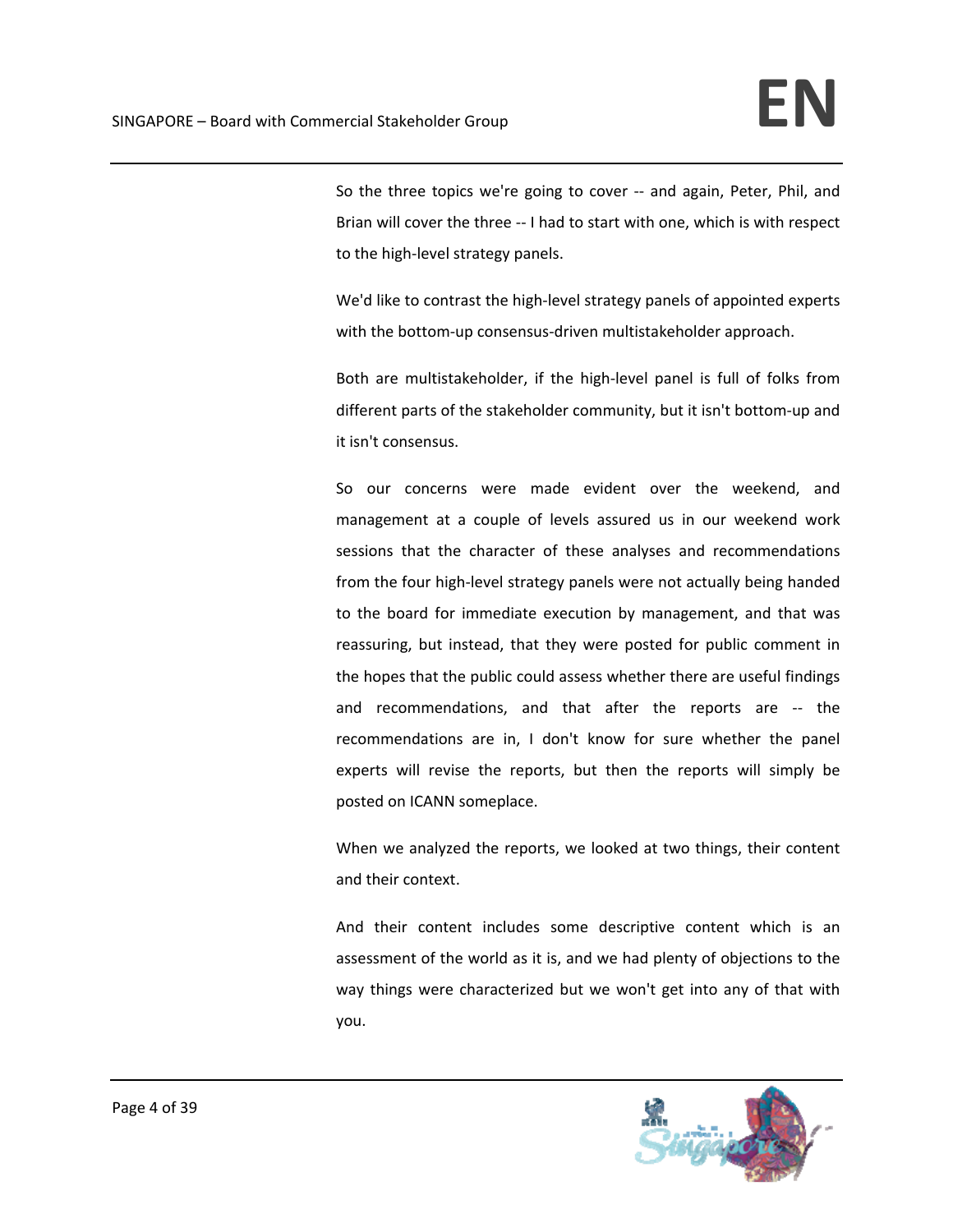With respect to the recommendations, we had grave concerns about the way some of these recommendations would work.

And that puts us in the situation of, do we need to correct the record on the descriptions? Do we need to register our concerns about the recommendations right now? Because we're all scrambling to do a lot of other things, but here are four extra reports that are due by the end of April.

But our most important message and question to the board, the message would be that given what we heard from management over the weekend, the context of these four high‐level panels is that they are simply ideas from the outside lobbed into the cyber-space of ICANN, and that whatever is in the reports carry no special significance or stature. They can't be cited as ICANN findings. They can't be cited as board‐approved recommendations by others who would suggest that they want to run with those ideas.

On the other hand, if there are ideas and there are analyses in there that the community likes, we can grab those ideas and bake them into our own bottom-up multistakeholder processes and try to push them along.

So what we wanted to make clear, is that our understanding, then, based on management's clarification, is that these are just like so many snowflakes that have been cast out there, and that if the community packs it together into a snowball and rides it through the process, well, then it would have some impact, but short of that, they don't have any significance or stature. And we'd like to ask whether the board could confirm that's your understanding as well.

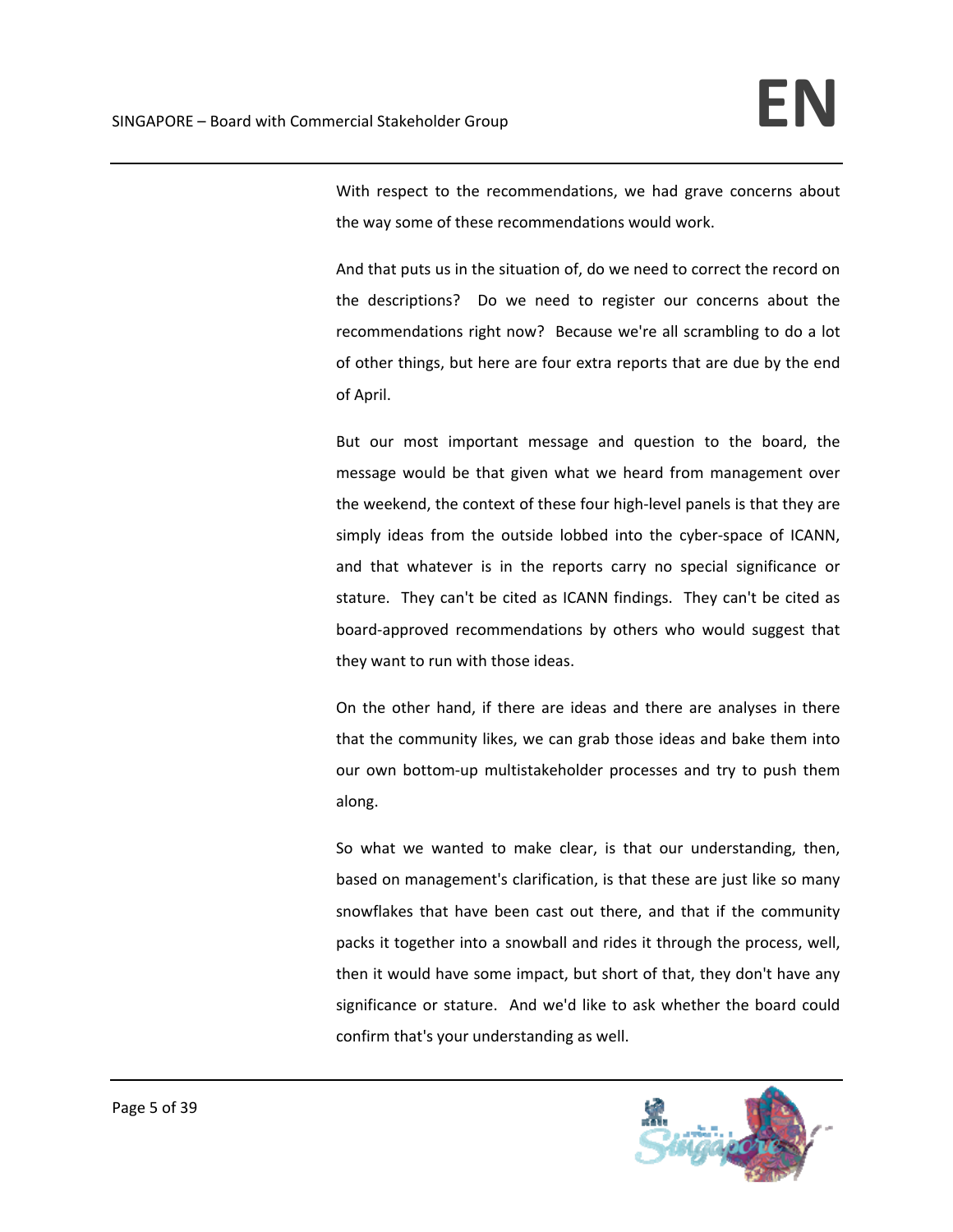| <b>STEVE CROCKER:</b> | We're going to have a little trip hammer of responses.                       |
|-----------------------|------------------------------------------------------------------------------|
|                       | My answer is yes.                                                            |
|                       |                                                                              |
| <b>BRUCE TONKIN:</b>  | Yeah. Thanks for bringing this topic up, Steve.                              |
|                       | I attended the session yesterday where a number of the panelists             |
|                       | presented their work, and in particular was listening to the feedback        |
|                       | from the audience, and two things struck me.                                 |
|                       | One was a number of comments that Chuck Gomes made in that a lot of          |
|                       | the content is actually not strategy, it's actually techniques and ideas for |
|                       | how to implement ICANN's mission, really.                                    |
|                       | So if you start with ICANN's mission, there's a whole bunch of things        |
|                       | that in the bylaws are what we need to do, and a lot of the content of       |
|                       | those documents are ways to implement that mission.                          |
|                       | In many ways, I -- and then the other comment which was made by              |
|                       | Dennis Jennings in that session was that these pieces of work were           |
|                       | examples of thought pieces, and I think that very much that's the case.      |
|                       | They're a group of people in each case that had a lot of expertise in        |
|                       | their respective areas, and they're fantastic thought pieces.                |
|                       | So coming back to your question, are they approved recommendations,          |
|                       | they're not. Of course they're not. The board hasn't approved those.         |
|                       | They're put out for comment.                                                 |

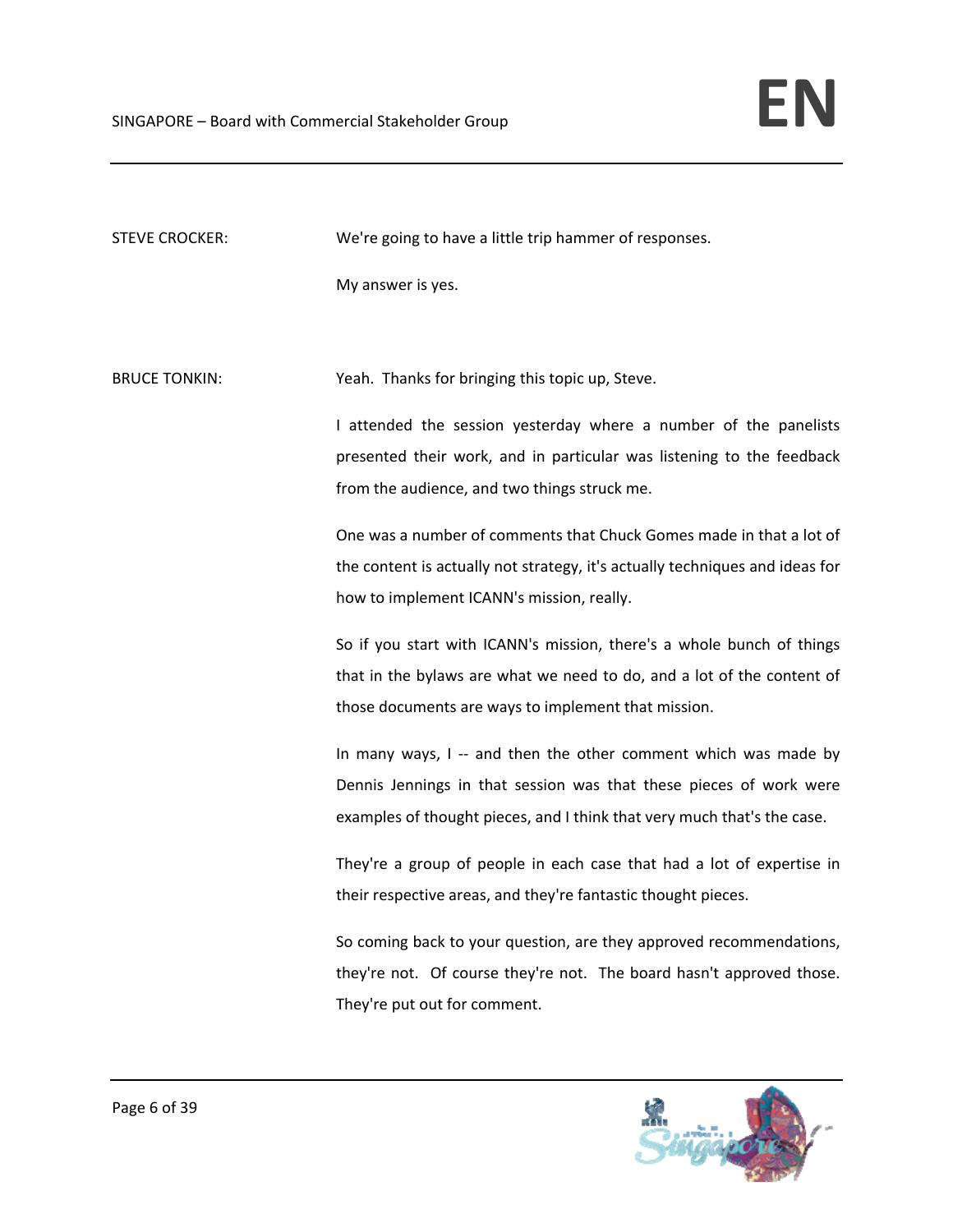In terms of approving our strategy, we actually have a process that has been laid out, and the community has been actually interacting through their various stakeholder processes to provide input into that strategic plan, and the output of all those ‐‐ the board was consulted. I know there are a number of sessions that have been run in the last few public meetings where different groups have provided input.

That will be published for comment, but that is the strategic plan that we're considering.

That will be published for comment, and the content that's in that plan is a collection of all the material that's come through the bottom‐up processes, and all the different stakeholders.

So that's when you'll see the draft plan, and that's when you can comment on the strategic plan and obviously make changes.

With respect to your question -- I think some people raised it yesterday as well -- is there value in providing comments on these documents that have come from the panels.

Well, yes, absolutely, because those panels will update those documents based on the feedback they receive.

They're genuinely looking for feedback.

But I think that we use those as inputs into our processes, inputs into your processes. The GNSO, for example, in this group are looking for ways to improve your development of your role. Use those documents. You know, use what you think is useful in your processes. And that's probably the best way of thinking about it.

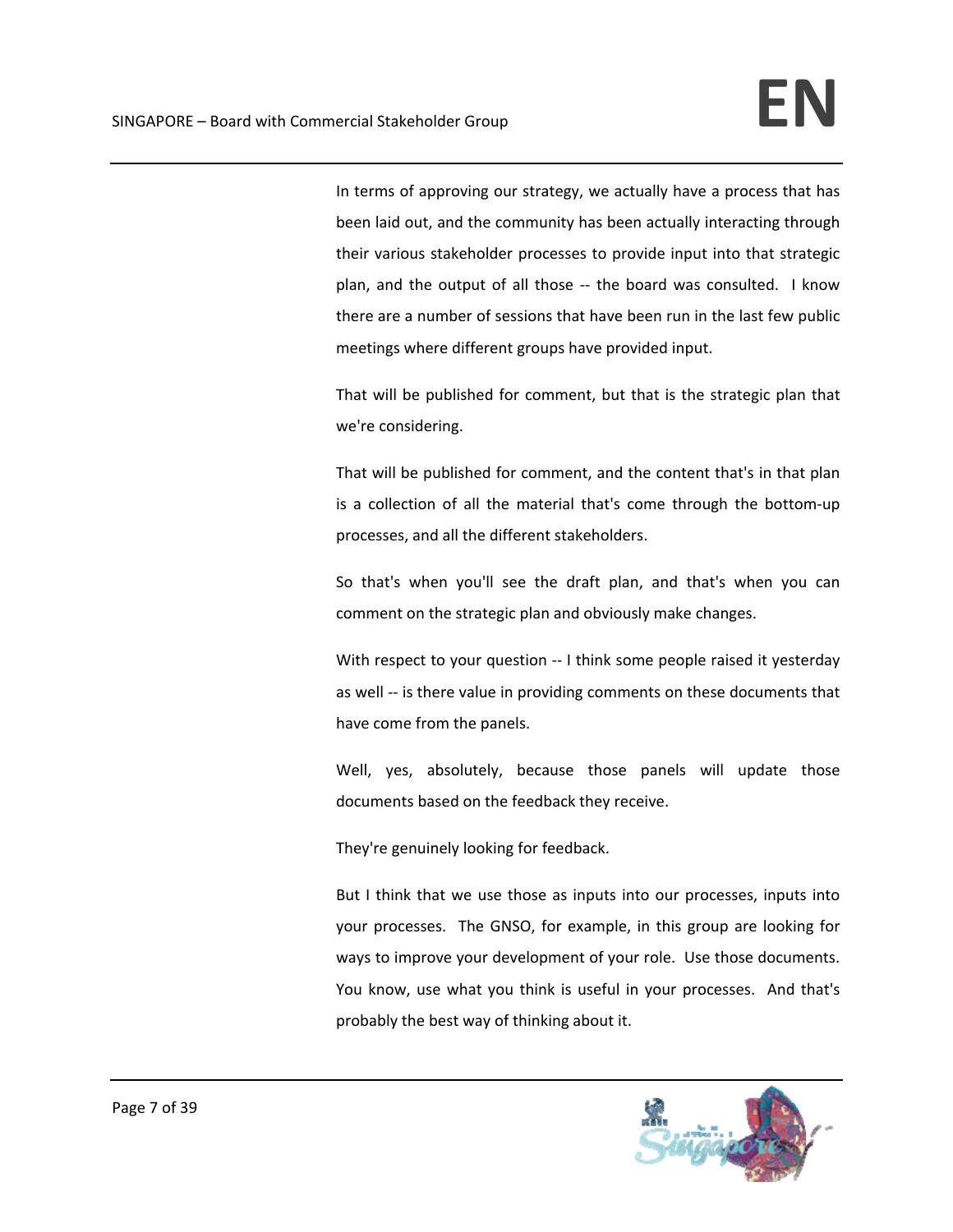So please comment on them. No, they're not approved recommendations. The approved strategic plan will come out of the draft strategic plan that will be posted soon.

BILL GRAHAM: The advantage of coming third is I don't have a whole lot to add.

I do think that management was correct in going -- did a good thing going out and looking for these inputs. I hope you agree with me that the strategic planning process this time is being taken much, much more seriously and we're going into it in much, much more depth.

So I think having some external views brought into the system is actually quite useful.

I also think it's absolutely vital that these be seen as inputs into the planning process, and that any decision or policy development that follows from that is done in the community and in the proper ICANN way.

So I don't see these as being anything to be terribly excited about. Certainly worth correcting errors, expressing opinions in the comment period, but I don't think I'd go too far in worrying that the board's just going to adopt them holus‐bolus.

I've also read through this draft that will be posted very soon of the strategic plan and I do see a few phrases in there for comment that have come out of these.

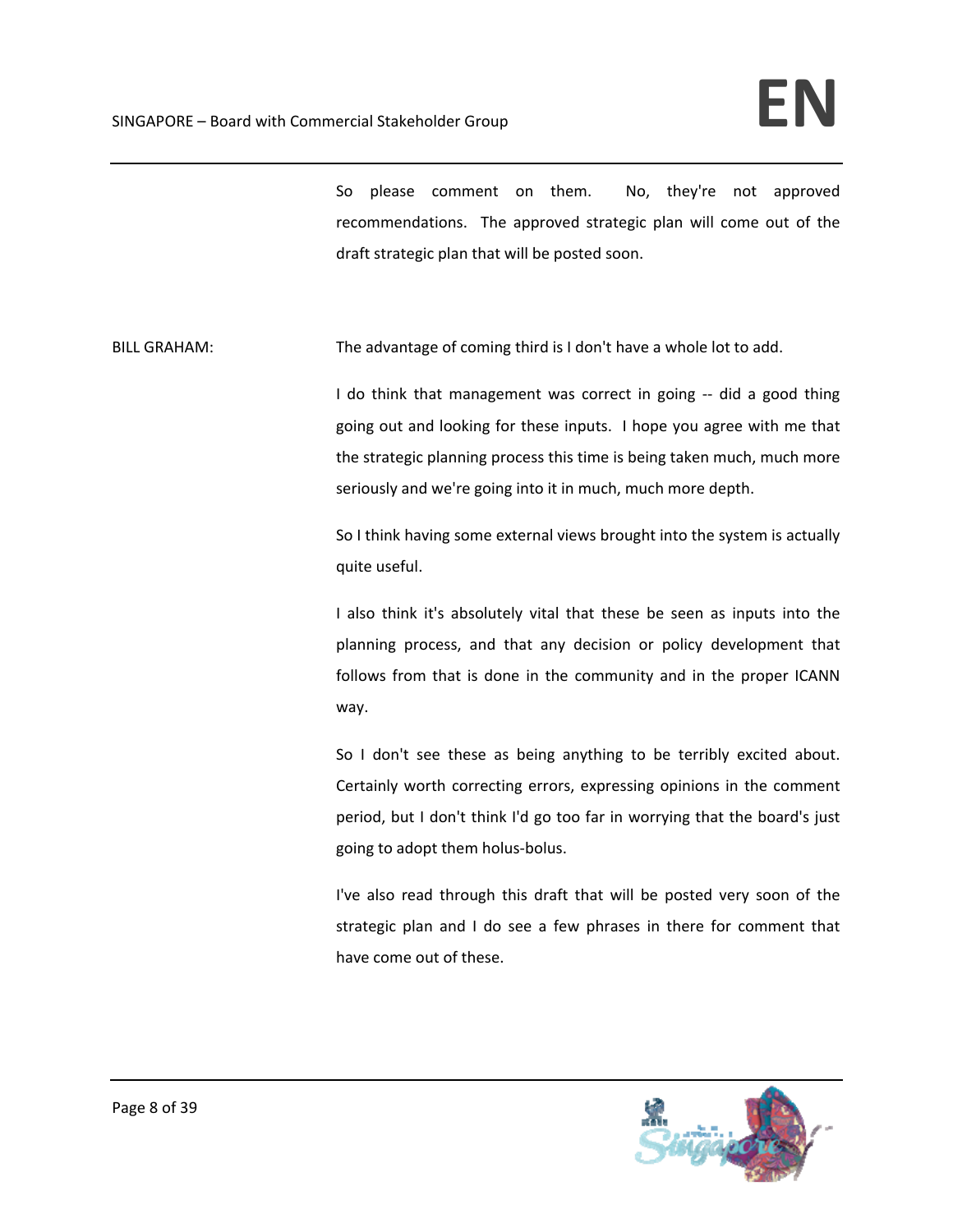I don't -- you know, my view is that the ones that have been picked and put in the latest draft are not in any way inappropriate, but you'll have plenty of opportunity to comment on those. Thanks.

STEVE DelBIANCO: If I may, the snowflakes in those four plans fall on many fields. Perhaps only half of them landed on the strategic plan. They are very tactical and they're going to end up being potentially useful in the IANA transition, in the work we do at our multistakeholder (audio dropped). They've got broad application. It won't all just be channeled to the strat plan.

STEVE CROCKER: Fadi, did you want to add anything to all that? No? Okay.

That's probably sufficient.

Ray, you want to ‐‐

RAY PLZAK: *NAY PLZAK: NAY PLZAK: Weah. I just wanted to emphasize a few things.* 

First, regarding the comments, the comments are very, very valuable because they serve as clarification and rebuttal, because while this may be a group of experts, experts don't always get everything right. There may be some misunderstandings. So it's very valuable from that standpoint.

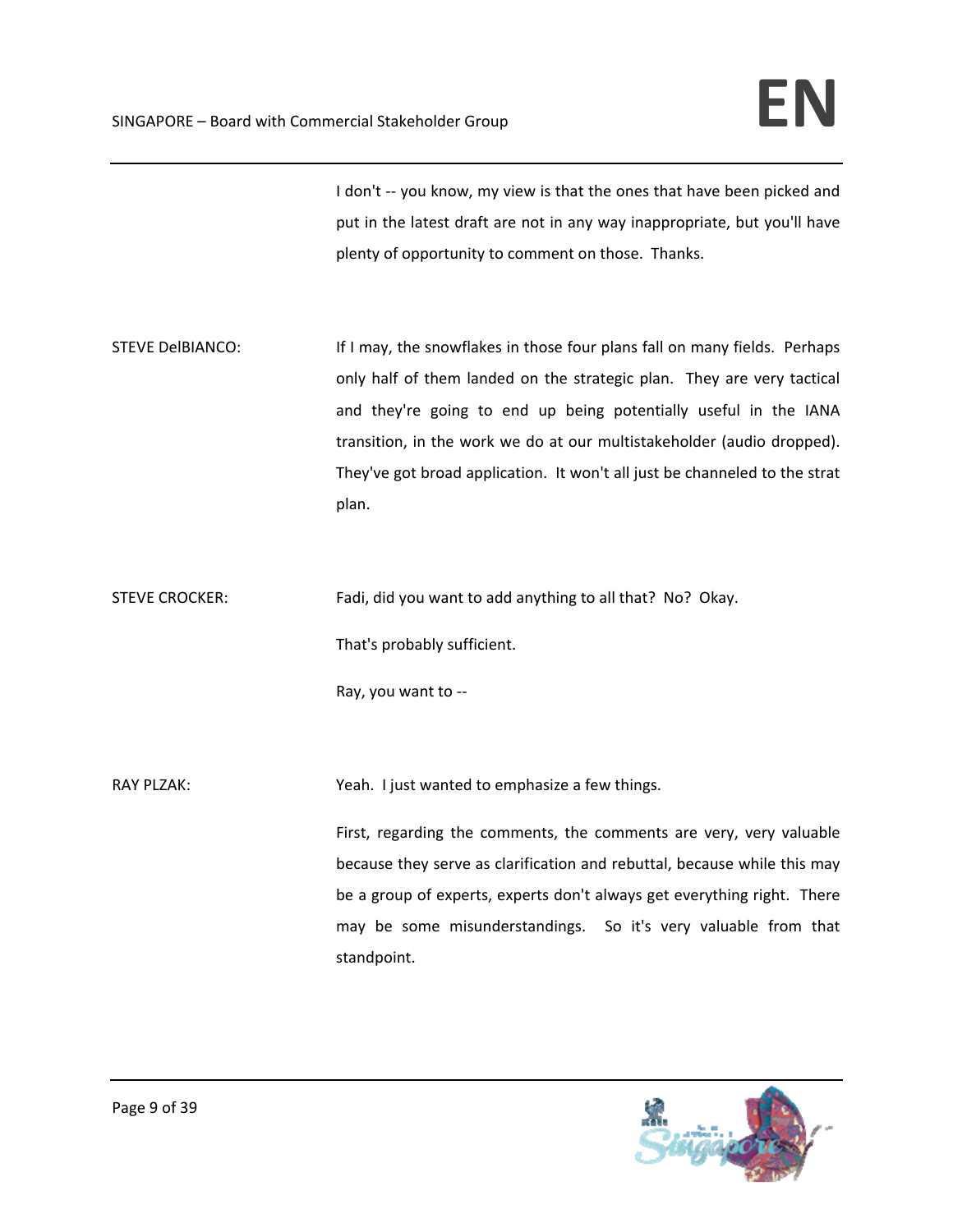You know, and they are not authoritative in the sense that you identified, in that the board has not approved them nor is it intended for them to be authoritative.

So when Bill points out that some of the nuggets from those things may be appearing in the strategic plan, that's all well and good because the strategic plan is the document that's going to be implementing some of those things.

As far as some of the other snowballs that you may be rolling or getting ready to throw at people, you know, some of this snow may be very, very good and some of it may be ‐‐ may not ‐‐ may be not so good, and it's going to be strengthened by the comments.

And so it should be used as what it is. It's a resource to be used to help move things along.

STEVE DelBIANCO: One final response, Ray.

Until you said the word "rebuttal," I didn't even feel it was necessary for us to go through both the descriptive and normative segments of all four reports and rebut everything that we didn't agree with, because it wouldn't matter if we rebutted it, since it doesn't carry any stature, it won't be approved by the board, it's just out in the wild.

RAY PLZAK: But it's an idea and so it's part of the discourse. And so if it's part of the discourse ‐‐ if there's something in there you disagree about, you should say so.

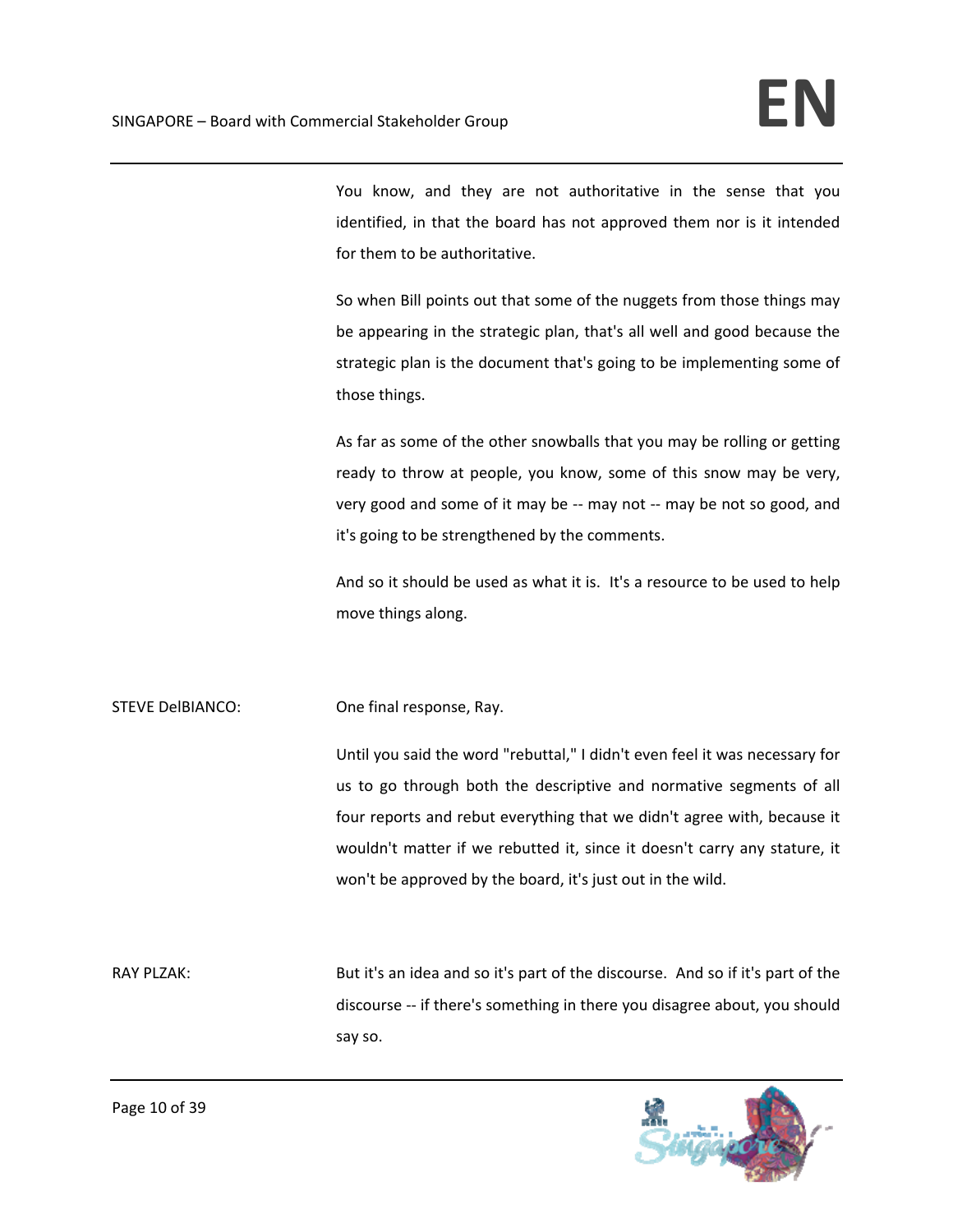STEVE DelBIANCO: Does the rest of the board share that opinion? Do we need to rebut things that we don't agree with?

STEVE CROCKER: So as I'll -- I understand your point, Steve.

I see an awful lot of stuff on emails and so forth that is, from my perspective, way off base. I choose very selectively what I'm going to respond to. Otherwise, I'd get ‐‐ you know, do nothing else and it would be an endless mess.

So I think it's a matter of judgment. You choose whether or not you want to try to respond to that.

The panels ‐‐ these panels ‐‐

Some of these comments apply not just to these panels but to the advice we get from an expert working group, for example, or from advisory committees and so forth. I mean, there's a broad pattern that we get inputs all over the place, and the question keeps coming up, what is the authority or stature of those, and to what extent those determine what we're going to do.

And the answer is basically uniform, that it's great to get that advice and it does not have any force until it's been through the appropriate processes and adopted, but there is no obligation just because some constituted set of people said so, even if they believe that it's the most important thing or whatever.

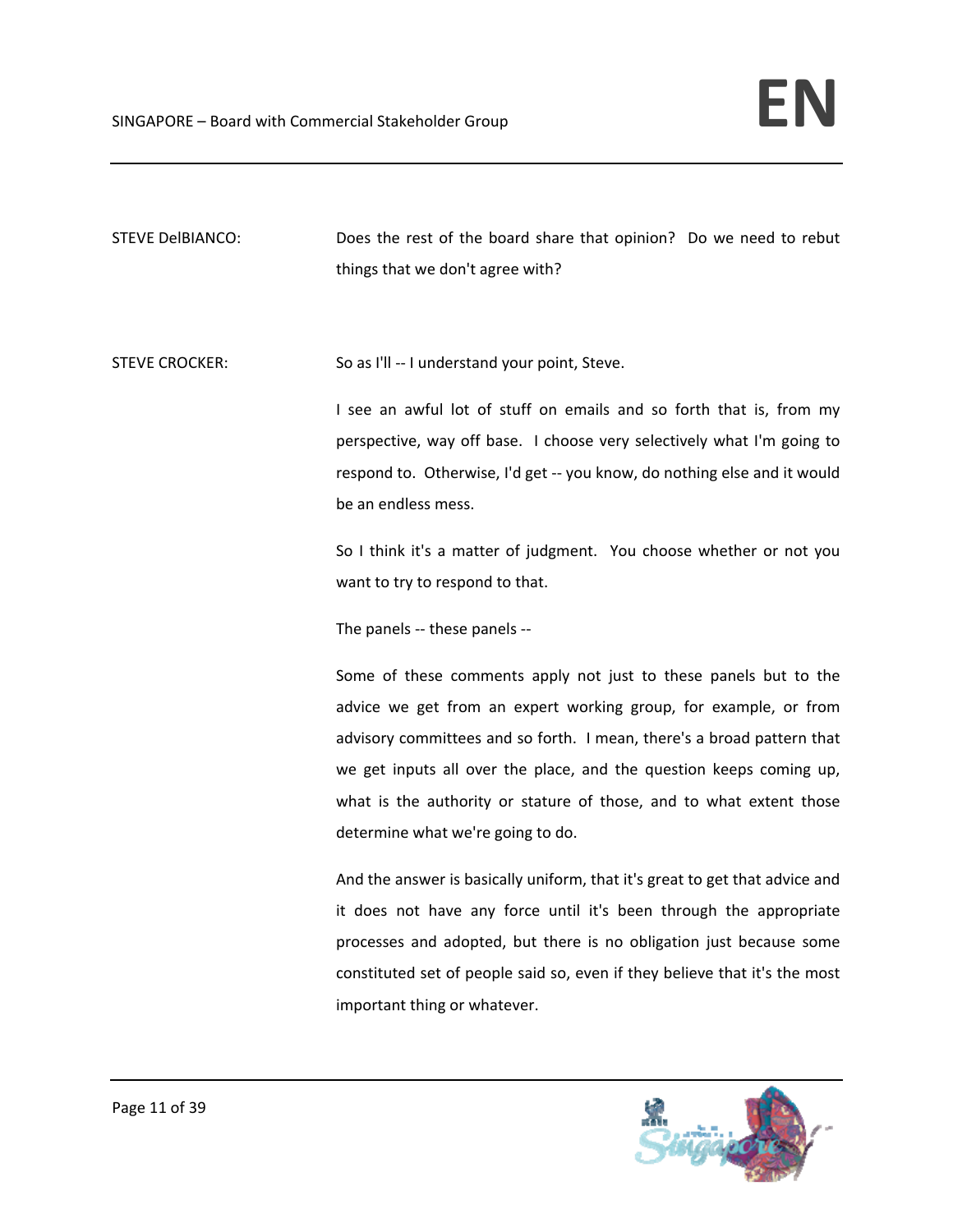That said, these panels, I can tell you, composed of very, very sophisticated senior people, very well-intentioned, typically do not have separate agendas so they're not representing constituencies and so forth, and I would take it as a given that they are trying to get it right.

So if you think that they have misstated something factually, it would be ‐‐ it would be likely to be constructive to offer to them your thoughts about that, but there's no obligation to do that, so I -- I take your sensitivity to "rebuttal." It's not a debate sort of thing. It's intended to be a cooperative process.

Yeah.

>> (off microphone.)

CHERINE CHALABY: So I'm with you on that, Steve. I think the only document that binds us all together is going to be the strategic planning document. Everything else is an input into the strategic planning document and if you miss your chance to make a comment on some of the input, you will have another chance to comment on the strategic plan, and that is the only document, seriously, that will bind us together and will be the formal document that sets the vision and the direction.

Anything else is an input.

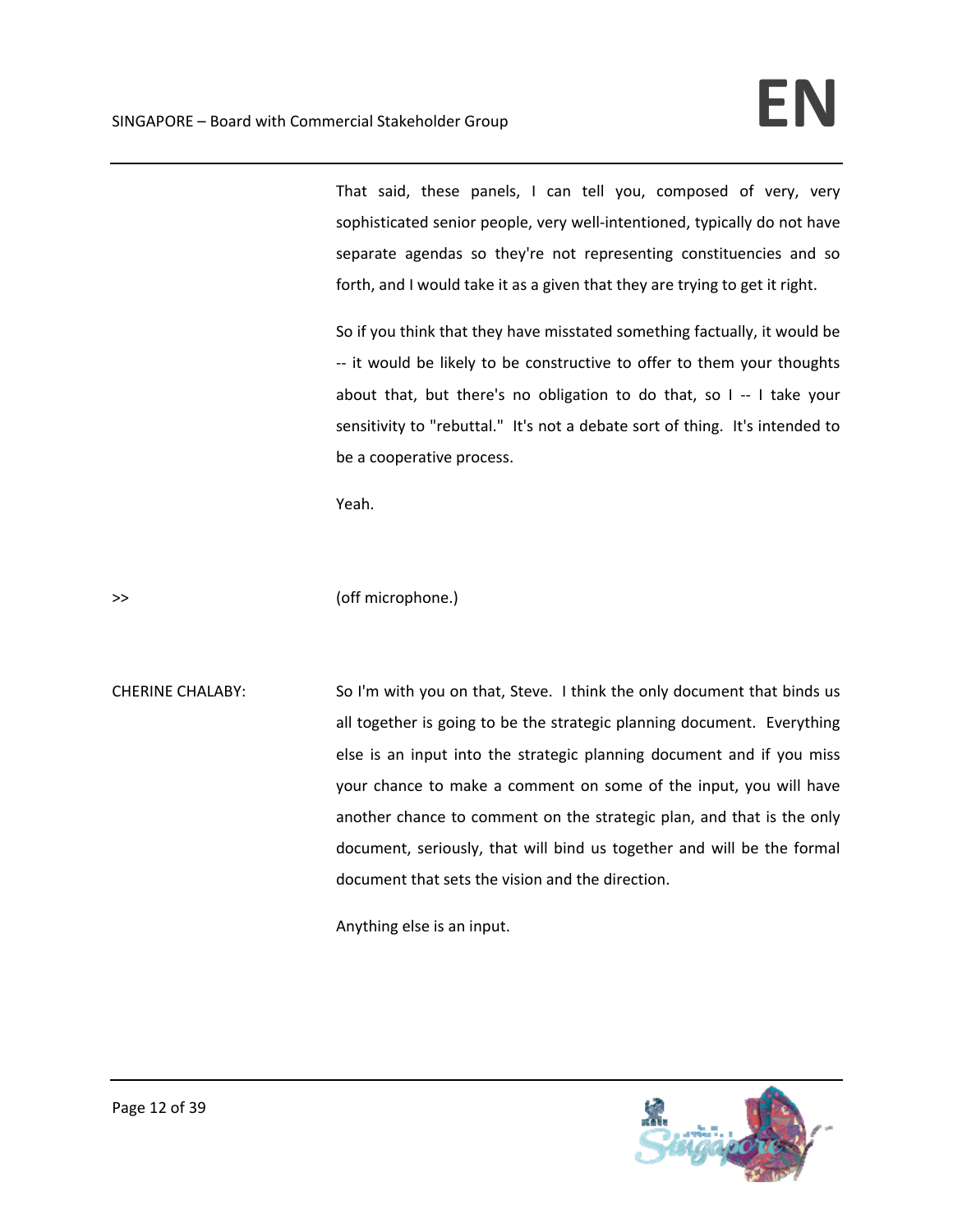ELISA COOPER: Yeah. So we do have a number of topics and I do want to make sure that we're able to touch on them, so if we can here from Peter Dernbach, Phil Corwin, and Brian Winterfeldt individually on topics surrounding accountability and transparency, that would be great.

Peter?

PETER DERNBACH: Peter Dernbach, a member of the IPC based in Taiwan.

And Steve just mentioned the strategy panels, and Phil and Brian are also going to mention some specific instances that we've seen where it seems that accountability and transparency have broken down.

First of all, I should mention that we see those accountability and transparency as interrelated concepts. They can't really be separated. And our understanding is that the CEO is accountable to the board and part of the board's job is to hold him accountable to the multistakeholder bottom‐up processes, consensus‐based decision‐ making processes that define ICANN as an organization. The board, in turn, is supposed to be accountable to the community.

And in both of these areas, whether the CEO is truly being held accountable to the board or by the board or whether the board is stamping approval on the actions of the CEO and the board's accountability to the community, whether in transparency of their decision‐making processes, meetings, et cetera, there seemed to have been some serious issues in recent times that Phil and Brian are going to mention specifically.

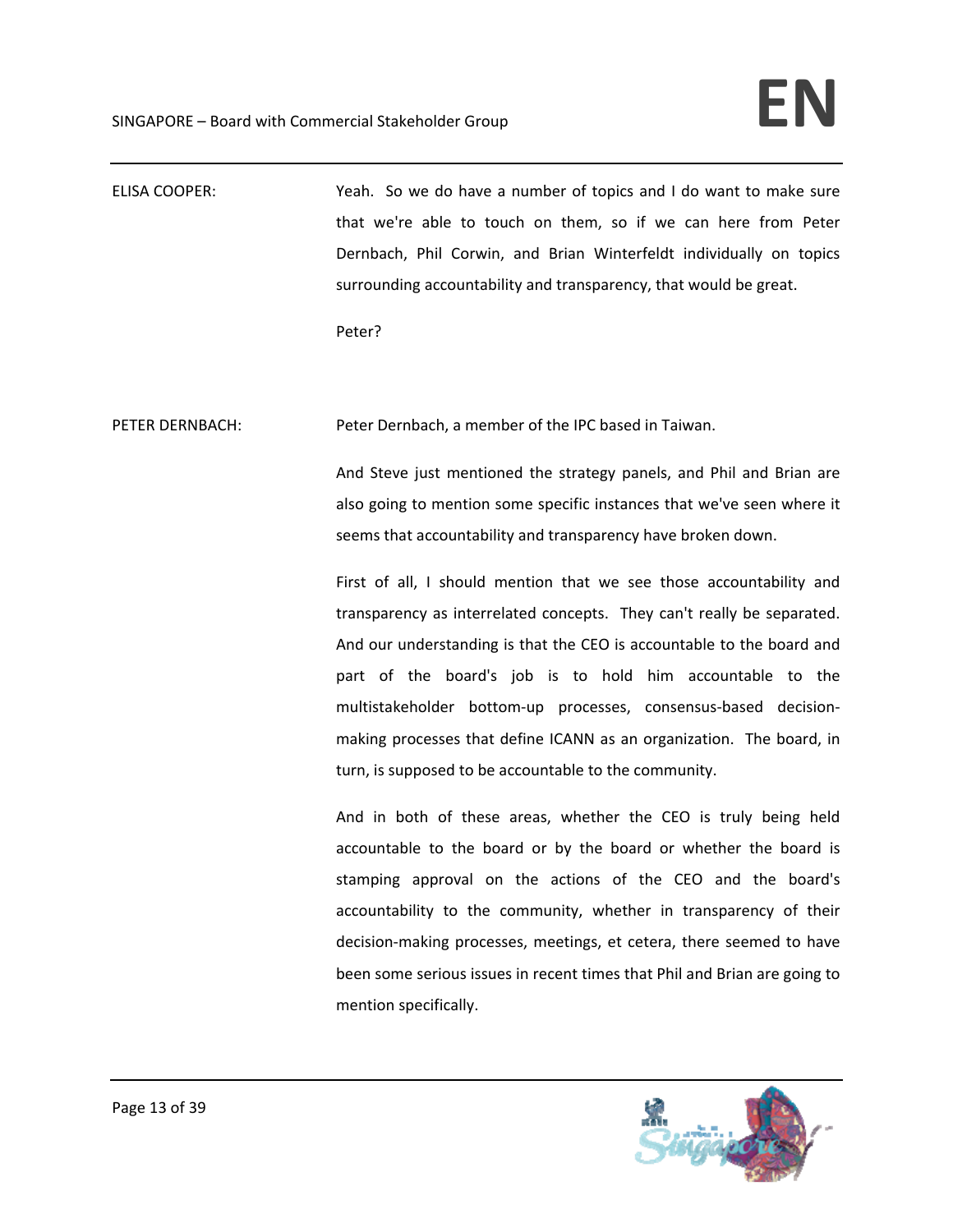But we want to call attention to these now because it seems like these are symptomatic of an underlying chronic issue that we want to address just as ICANN is starting to expand its focus beyond the domain name system with which we've been focusing ‐‐ on which we've been focusing for so many years.

So we -- even within this area of focus, we want to make sure that those systems are in place and that there really is accountability so that all of the actions -- the actions of the board, the actions of the CEO -- are reinforcing our commitment to this multistakeholder bottom‐up consensus‐driven policymaking process before we expand ICANN's role in Internet governance, IANA functions, other areas.

STEVE CROCKER: Let me speak quite frankly and directly.

We believe, speaking for the board -- I'll speak for the CEO, too -- that we ascribe completely to the principles. No daylight, no difference in opinion on the principles.

But it's evident -- again speaking quite frankly -- that there must be some irritant, some set of circumstances or observations that are motivating your speech, and we have seen other kinds of statements, and I've seen a number of statements that take as a given that we have somehow violated this, without providing any facts. And that's a very difficult position to be in, because we think that we're doing it. If we're not, then there's something to talk about.

But to have a statement just made that we've abandoned our principles or that we're not adhering to the processes and so forth, have that float

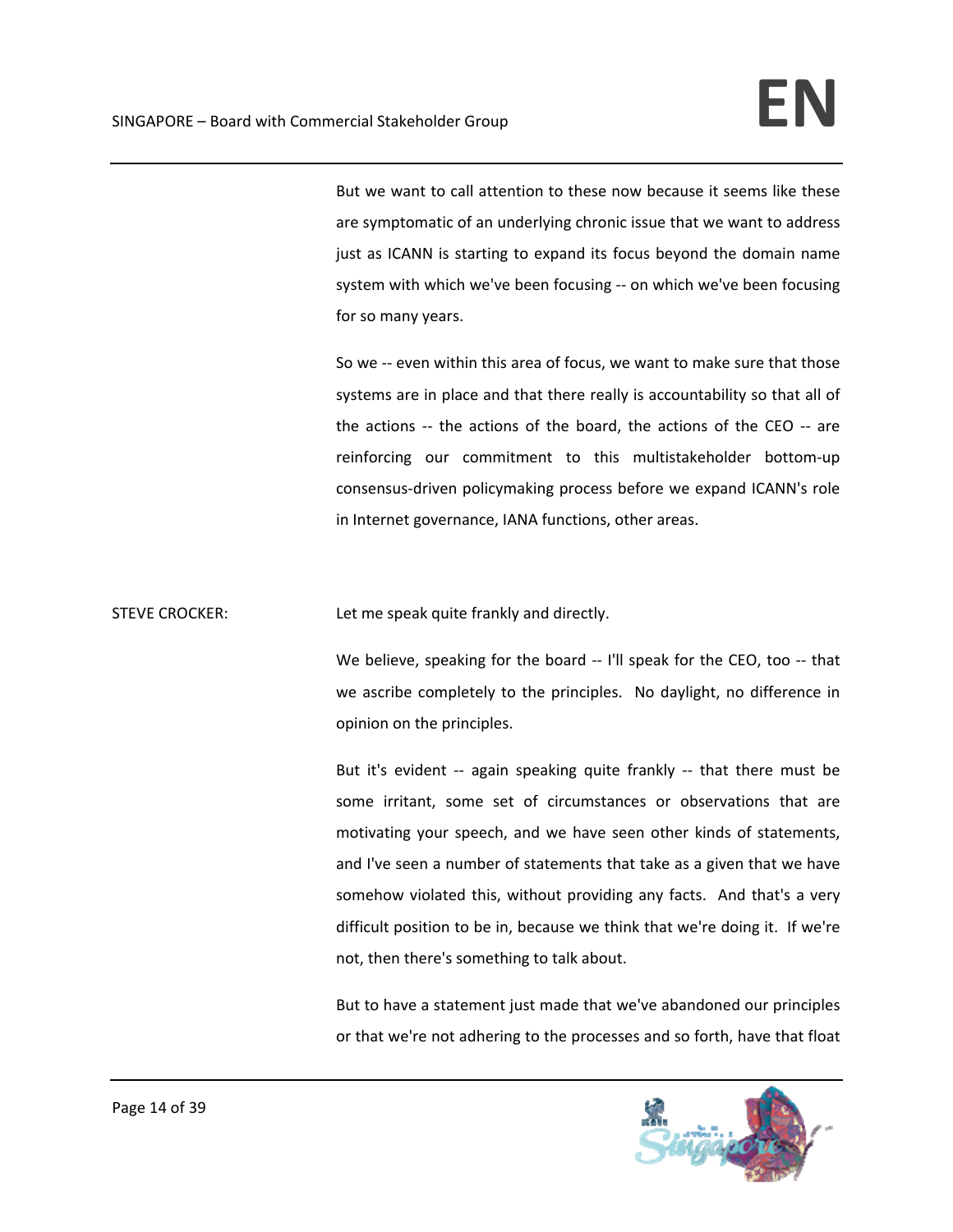out there as if that is a stated fact is a disservice, I believe, and is not very constructive in the sense of providing us anything to deal with.

So I'm hold- -- my breath is waiting for the next shoe to drop on this to find out what it is that's underneath this.

ELISA COOPER: Yeah. So we are going to hear specifically some issues where we have concerns.

FADI CHEHADE: Interest or think any talk of the expansion of ICANN's role should be stopped as well. Because twice you said we're expanding ICANN's role. ICANN's role is not expanding. Names, numbers, protocol parameters, period.

> It is very dangerous for the world to hear when the U.S. government just handed us an important responsibility that there is anybody speaking about expanding roles. We're not. We're sticking to our knitting. That's our job.

> Secondly, I will respond because when my board didn't on their behalf, when you claim that the board is rubber stamping, that's a dangerous claim. You also need to back that up with facts because that's not the case. That's not fair to our board of directors, an extremely diverse board. And I have served many boards over the years. This is a very diverse board. You cannot think they're monolithically being ‐‐ rubber stamping anybody. So please be careful. These are very dangerous words you said. "Expanding our role," we're not. The board rubber stamping, not.

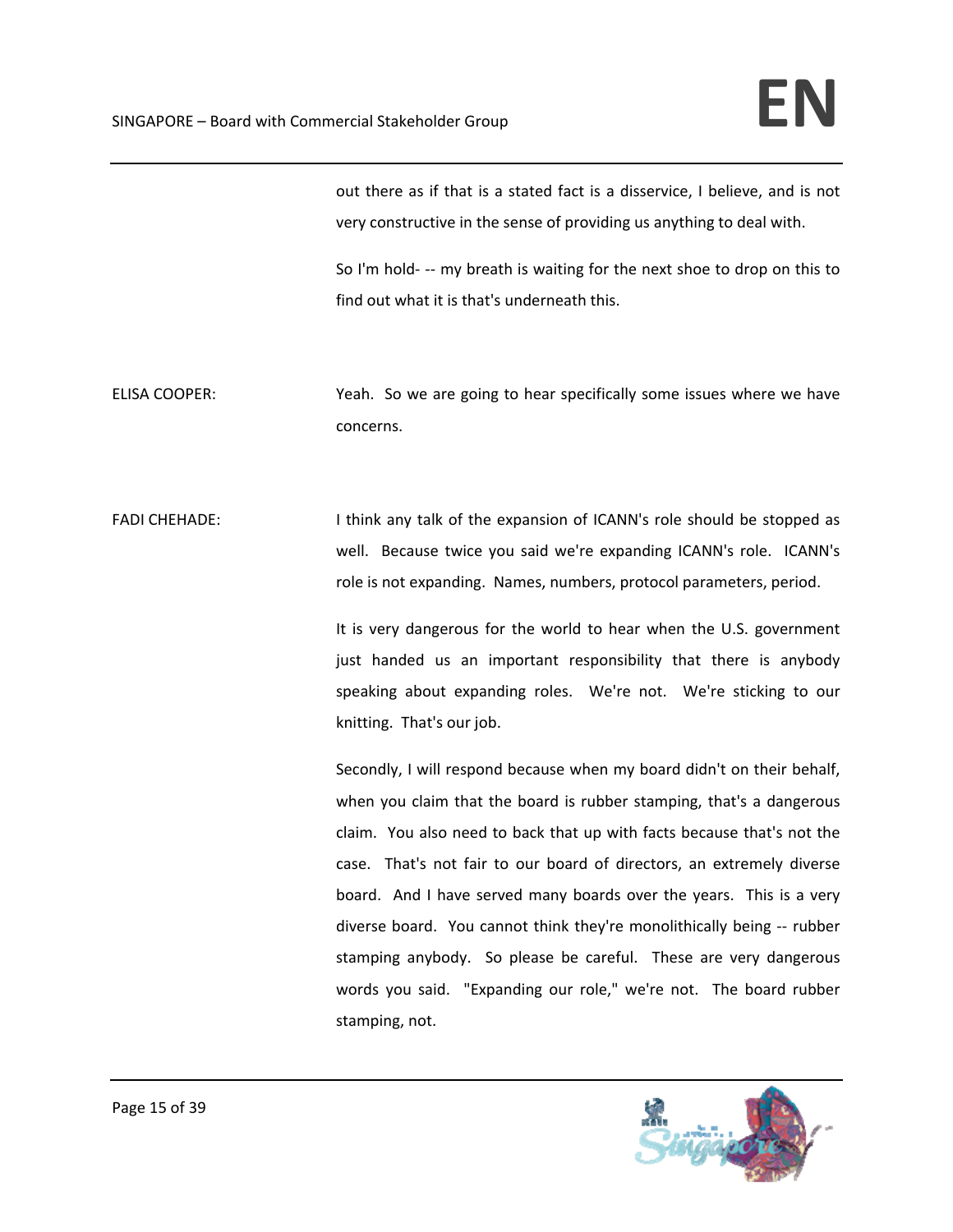STEVE CROCKER: 
Let me just say, I listened and I forgot to respond immediately to the claim that we're expanding. I should have caught it myself.

> That's an example probably not fully intended of exactly the syndrome that I'm talking about, of saying something as if it's true when, in fact, it is an assertion that needs to be documented and expanded there. But we're not expanding our purview. We do not -- and as Fadi said, the board does not rubber stamp anything. Yeah.

ELISA COOPER: I think, you know, this is a perception. And I don't know that we mean to say this is factually happening. This is a perception that we have partially because a lot of times we don't know what's going on. And I think that is something that actually Phil Corwin wants to kind of delve further into in terms of transparency and some things that we would like to see in terms of transparency.

Phil?

PHILIP CORWIN: Yeah. Thank you, Elisa.

And good morning.

This will somewhat be similar to what I said at the microphone at the morning session yesterday. But, of course, yesterday I was speaking on behalf of myself, and today I'm speaking on behalf of the entire CSG.

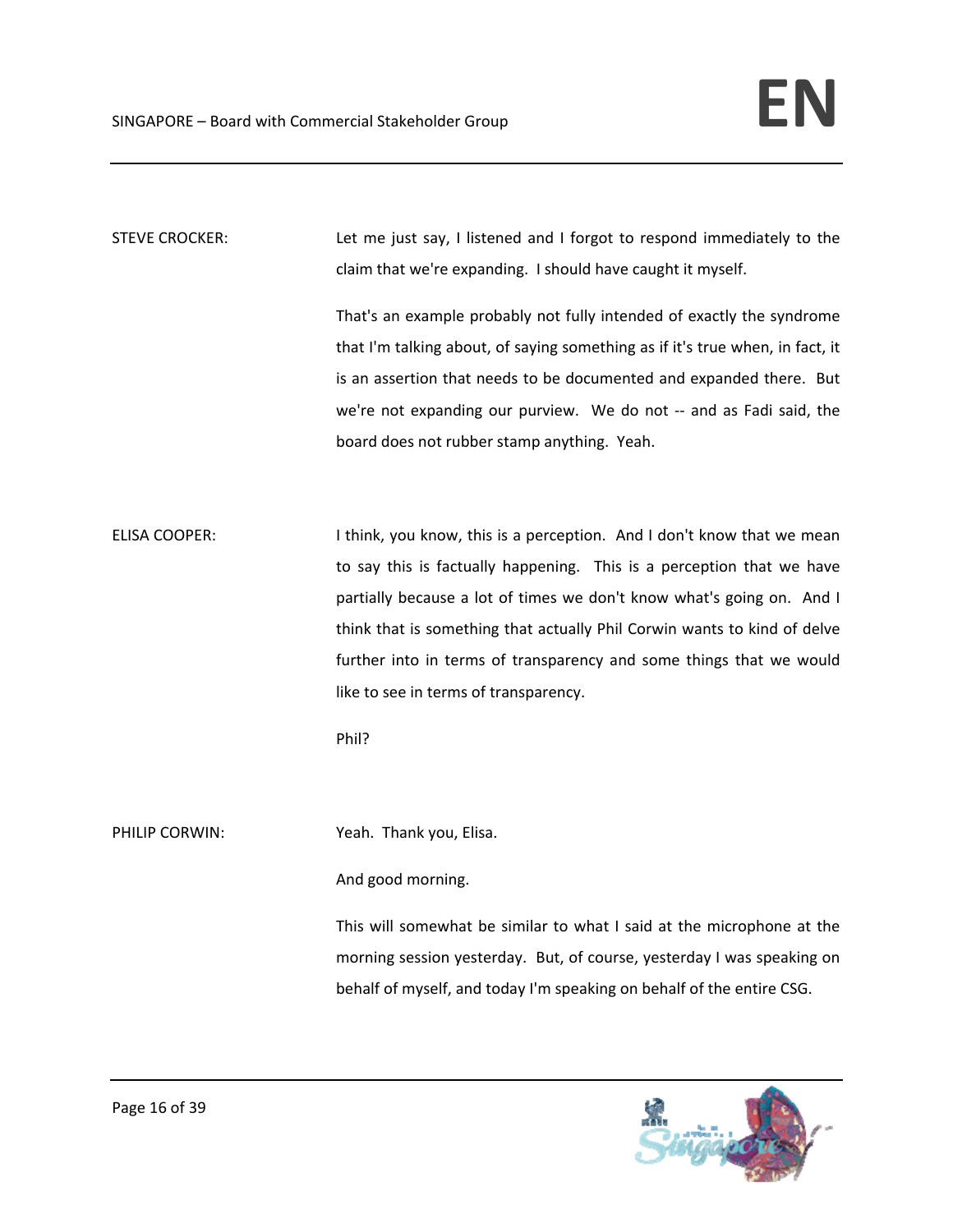Fadi recently, I forget which appearance, but he made a very correct statement. He said that legitimacy -- there is no legitimacy without accountability. And that's entirely correct. But there can't -- the corollary is that you can't have accountability without transparency, that the community cannot -- it is not enough for the community to know what the decisions are. The community needs to understand how the decisions were reached.

Three years ago in this very room, the board had a very contentious debate before authorizing the new TLD program. There were sharply divided opinions. There was a split board vote. And the fact that the community could witness that in realtime was very good for ICANN and the board and the acceptance of the legitimacy of the decision. It is okay to have disagreements in public as long as people feel the process reaches a legitimate end point.

Speaking of facts, there was a board resolution last September authorizing Fadi's outreach that led to Montevideo and other things which the board chose not to even reveal the resolution in the subsequent minutes of the meeting. And, frankly, the community reaction to that was a feeling that the board did not trust the community with that. The community was not convinced by the rationale provided. And, in fact, to the extent that those actions were driven by the NSA revelations and concerns in the board and executives that it would undermine ICANN's status and the future of the multistakeholder model, a lot of that was already out in public at the time of the Durban meeting. And if that feeling was out there, it could have been shared with the community and feedback received about

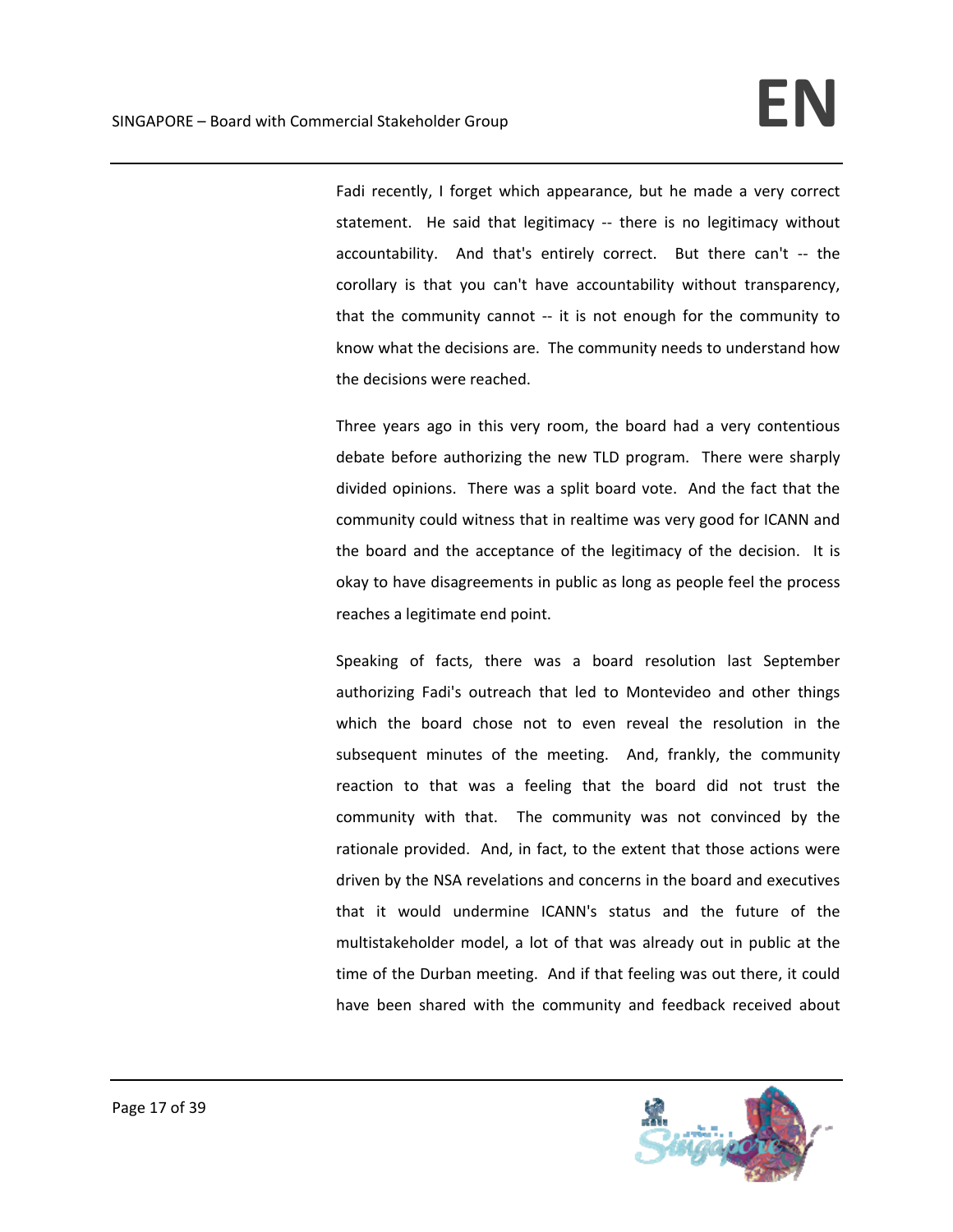what do we do about this to preserve the multistakeholder model. But that was not done.

I think the bottom line for the CSG is the feeling that ICANN in its policy‐ making role -- we're not talking about opening up, you know, confidential discussions of personnel matters and things like that, but it's performing important public policy decision‐making roles. And the trend certainly in the western world has been to open up decision‐ making bodies to realtime observation through realtime Webcasts or audiocasts so that people can see how people making decisions with important public policy implications, how they reach those decisions, what factors fed into them.

And we're not seeing that, and we think that would be good for ICANN if we saw a move toward greater transparency. If in some cases, it is not practical to have realtime video or audiocasts, then certainly transcripts of the board discussions should be released so that the community can understand how decisions were reached and that would also help us understand the positions of various board members, how the decisions were reached, how the board reacted to input from the community, what other factors, what other staff input they took into consideration in reaching the decisions.

So the key here is not just to reveal the decisions but to reveal the process by which the decisions should be made. So the bottom line for the CSG is that ICANN's commitment to transparency should be better demonstrated at the top of the decision‐making process through greater transparency of the process by which board decisions are reached.

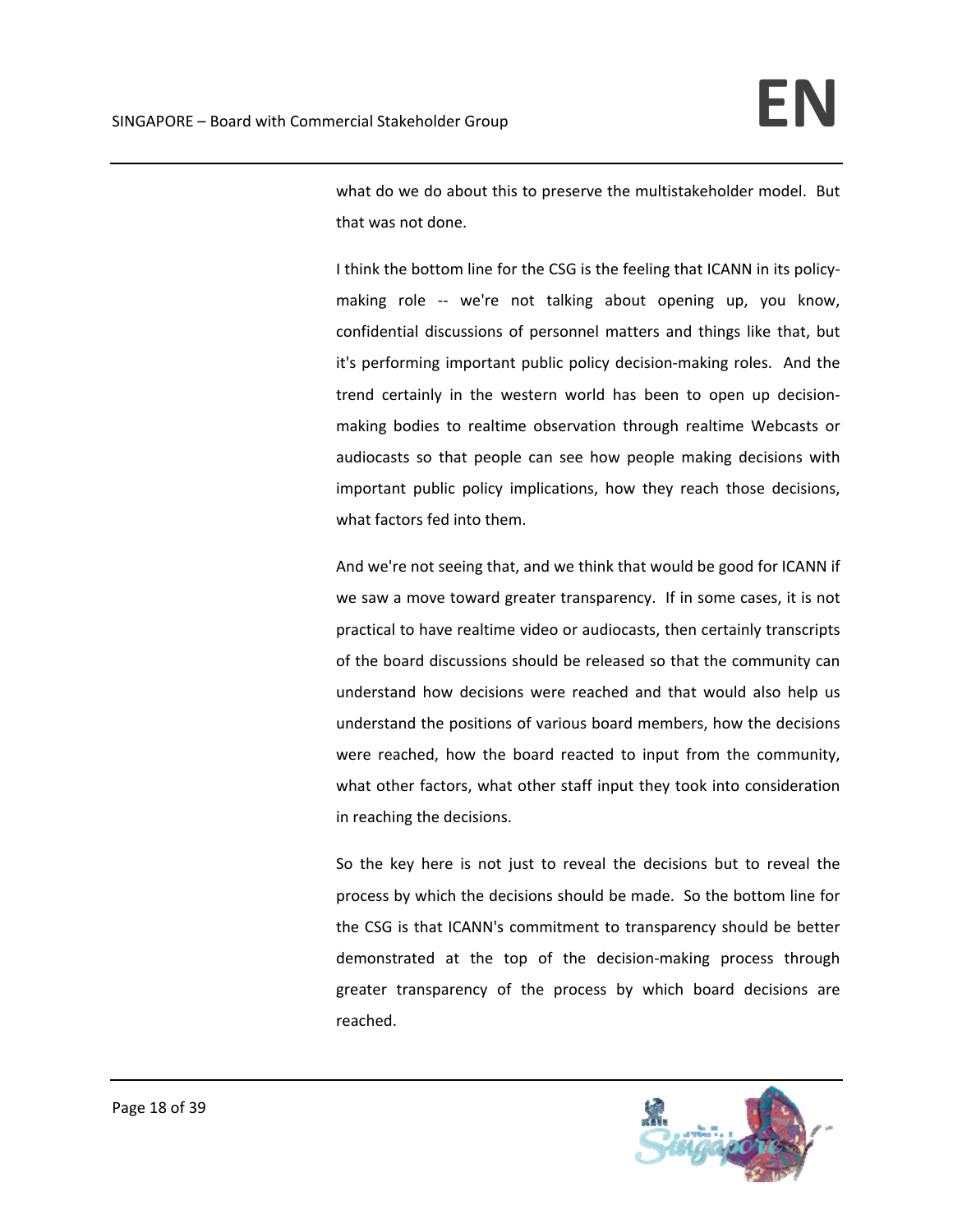And we think that would be very good for ICANN as an institution and very good for the board in terms of enhancing the community's understanding and acceptance of board decisions, whether there's disagreements or not with the final decisions. Thank you.

STEVE CROCKER: I I'd like to -- Phil, you raise two or three very specific things. And I would like to respond and call on Fadi and a few others to respond to pieces. Here are the pieces that I heard and how it's structured in my mind from what you're -- one is a general issue of the board's processes for reaching decisions, documenting those, how much of that is visible, how much is done privately, if you will. And I'll speak to that.

> A specific issue was the special situation of the resolution that we passed last fall that related to the events leading to the post‐ Montevideo decisions and so forth, and that deserves a separate discussion.

> There's probably a third element there, but I'll just leave it at those two.

In my time on the board ‐‐ and I've had the privilege of spending more than a decade sitting on the board, first as a non‐voting liaison and then as a voting member and then as chair for the past three years, I have had a chance to watch the operation of the board closely and the operation of ICANN as a whole, both the staff and the larger community, the supporting organizations and so forth.

The basic model that we have in this organization is that the real work is done not by the board, that the idea of the board being a policy‐making

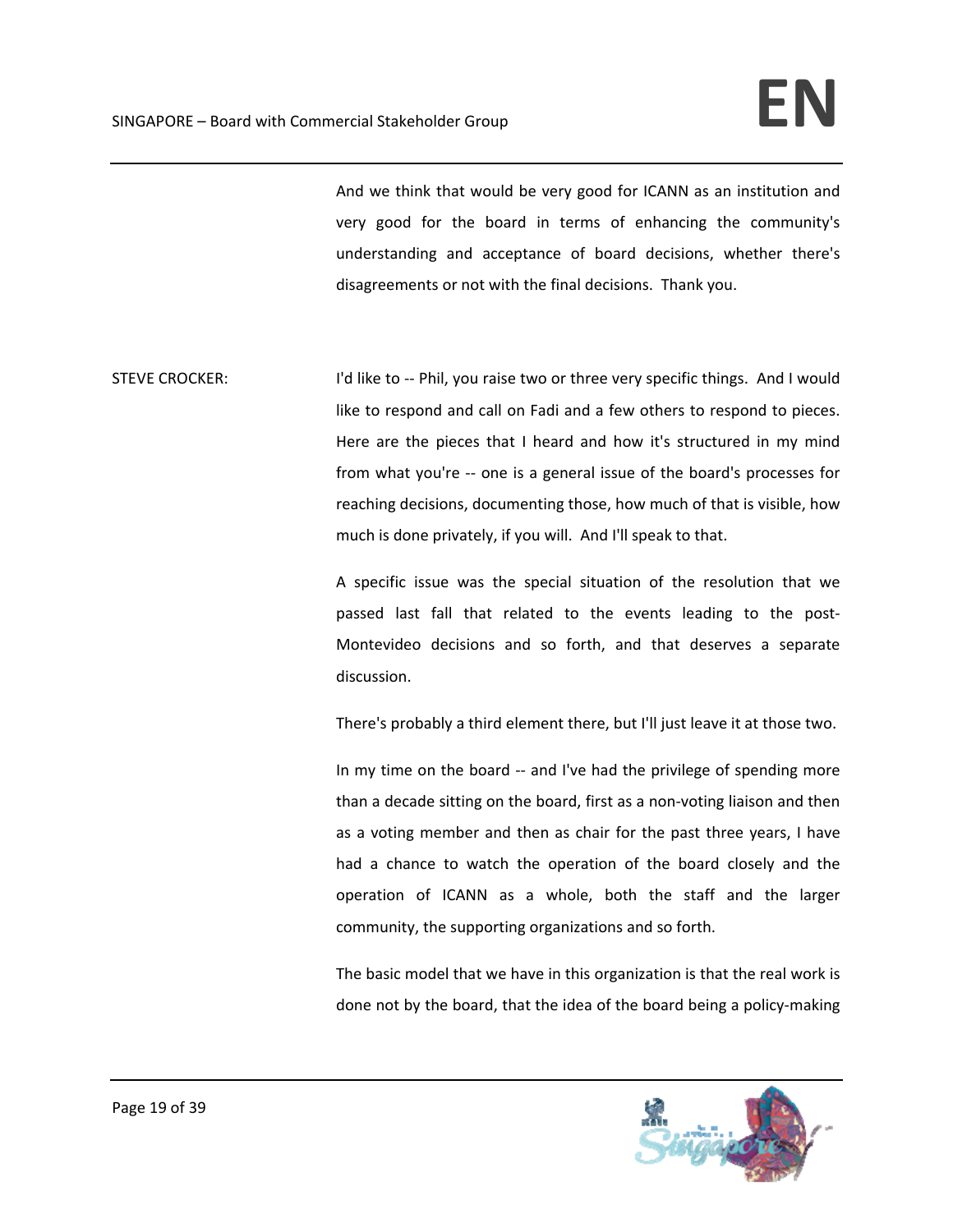body is one that we have tried very hard to tamp down, to walk away from.

That does not mean that there aren't occasionally some contentious issues and we don't get into some interesting kind of debates. I will come back to that in a second.

But, by and large, by design the debates that you're interested in are happening here. They're happening in the supporting organizations, to some extent in the advisory committees. And by the time things come to the board, there should not be very much that is not on the record.

Now -- and as a consequence of that, the decisions by the board are, by and large, wholly predictable and uninteresting. It's not really where the action is.

Now, that's the broad picture. Let me take it down into the fine grain of how the board actually operates. We have formal board meetings. We adhere to all of the formal processes. We put notices up, and we hold the meetings and we publish the results. Some of those meetings take place in public. There will be one Thursday afternoon, capping off the week.

And then at other times during the year, we hold them either telephonically. Or when the board has retreats, it's convenient to have a board meeting face‐to‐face.

The vast majority of what comes through the board is pretty business‐ like and moves along smoothly.

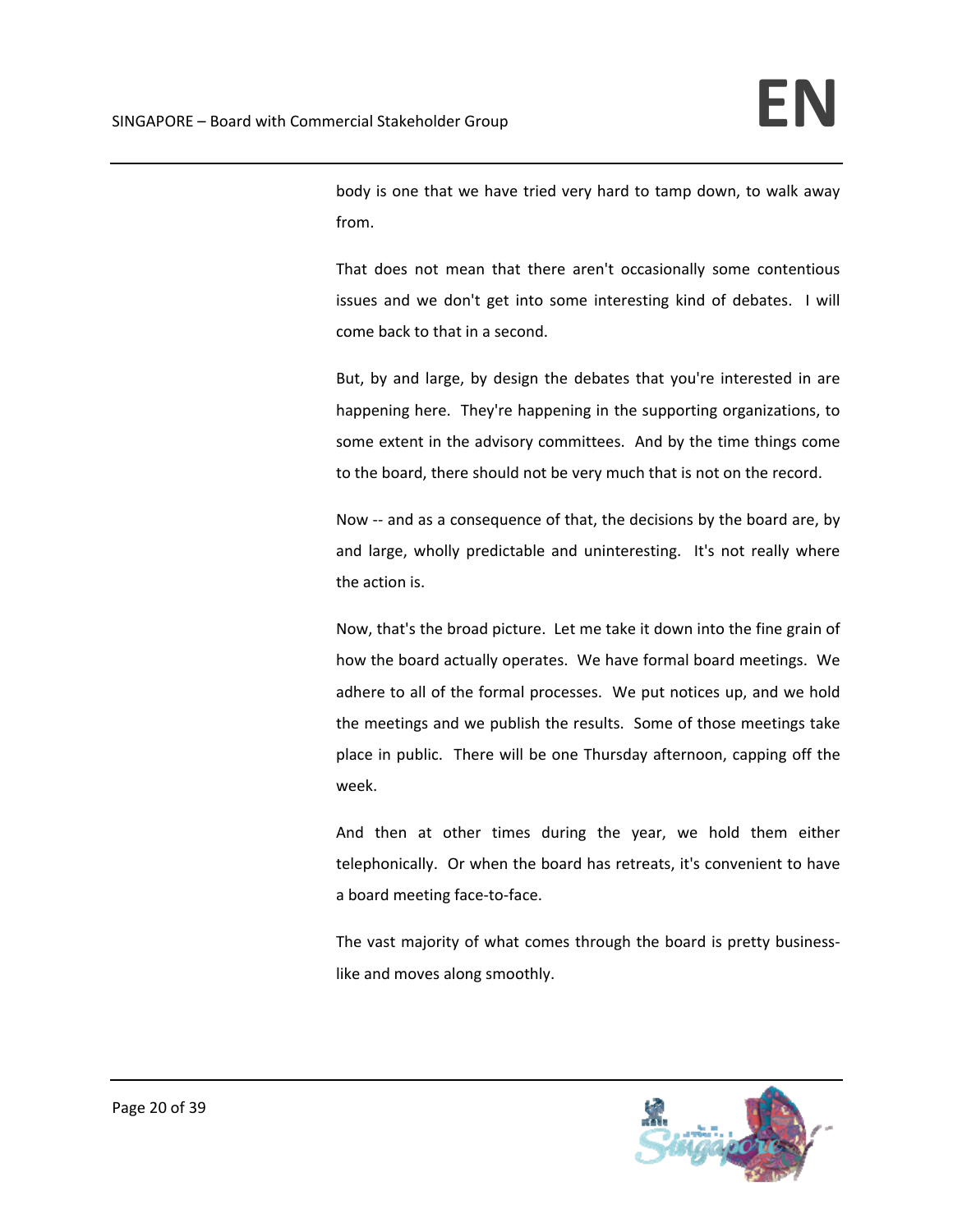One of the syndromes, one of the patterns that I had observed and dealt with over the years was late‐night drafting sessions and extended debates in the middle of board meetings. This may seem like a good sport. It may seem like a good theater. It is absolutely terrible practice for many reasons. It leads to bad decisions. It is a terrible waste of time. It is amateur time.

One of the things we have done is to become much more professional in the way that we deal with the drafting and the decision processes. We ask that our board members read documents in advance. We ask that the documents be prepared in advance. We ask that if there are issues that board members want to raise from a clarity point of view, that gets sorted out as strongly as possible in advance so that by the time we assemble for a formal board meeting, we are past that point.

That does not mean that we insist that everybody have the same opinion. We absolutely insist that every board member vote his own conscience, come to his own decision.

And it has always been regular practice for as long as I have been around that if a board member votes against something or abstains, which is a sort of lightweight form of the same thing because an abstention is counted the same as a no vote, that we regularly ‐‐ always ask if they want to put on the record the reason for the abstention or the reason for the no vote.

Usually they do. Sometimes they don't. It depends upon what their internal process is.

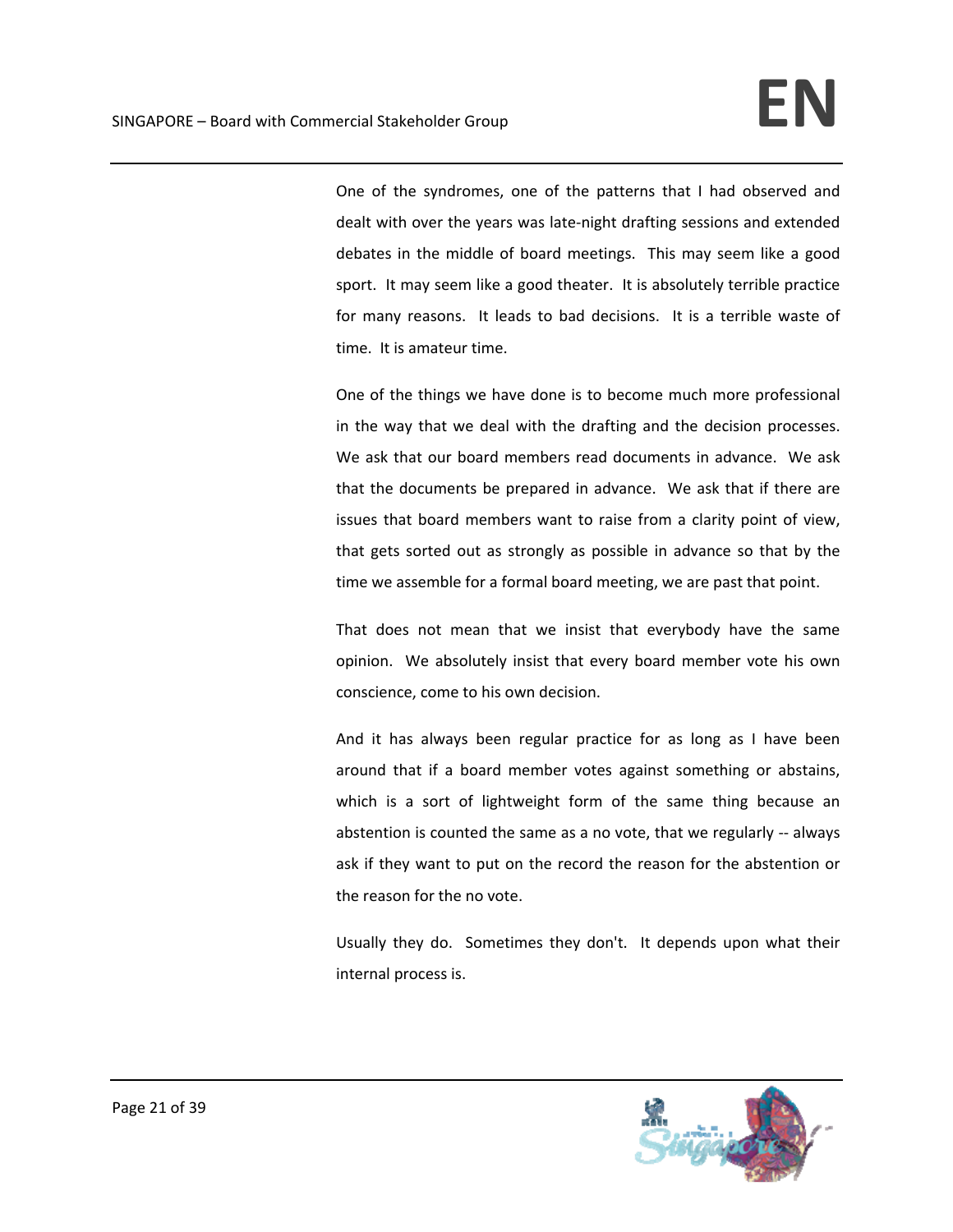Under no circumstance do we want to inhibit anybody from voting his conscience.

Occasionally -- it's rare, but it happens, there are contentious issues. The instance that you cited here three years ago was one of those instances where there were differences of opinion about whether we were ready to go with the gTLD program. There have been other noteworthy instances. I remember the vote for XXX was contentious and very passionate speeches were given.

And when those happen, there's a certain amount of theatrics involved and it makes the press and you're watching things exposed, if you will. But the number of those is rare.

I have also taken it as a lesson that if there is at all any tendency for something to be sensitive, that it is better to put it in public than not. So I will acknowledge a mistake I made ‐‐ I forget precisely, on the order of a year ago, maybe more ‐‐ where we had a formal board meeting on the weekend of this kind of ICANN week and then we had a public board meeting. And there were, I think, two transactions, two resolutions, that we passed as a kind of taking care of business. One had to do with the budget, and I think the other was the dot com renewal.

There was not really any question about passing any of those. All the work had been done. They had been publicized and commented on and all of the public processes. Nonetheless, the feedback that we got was that it would have been better to do that in public. And I took as a lesson that even though I would like very much to be as business‐like and efficient about our process, that where there is any tendency at all ‐

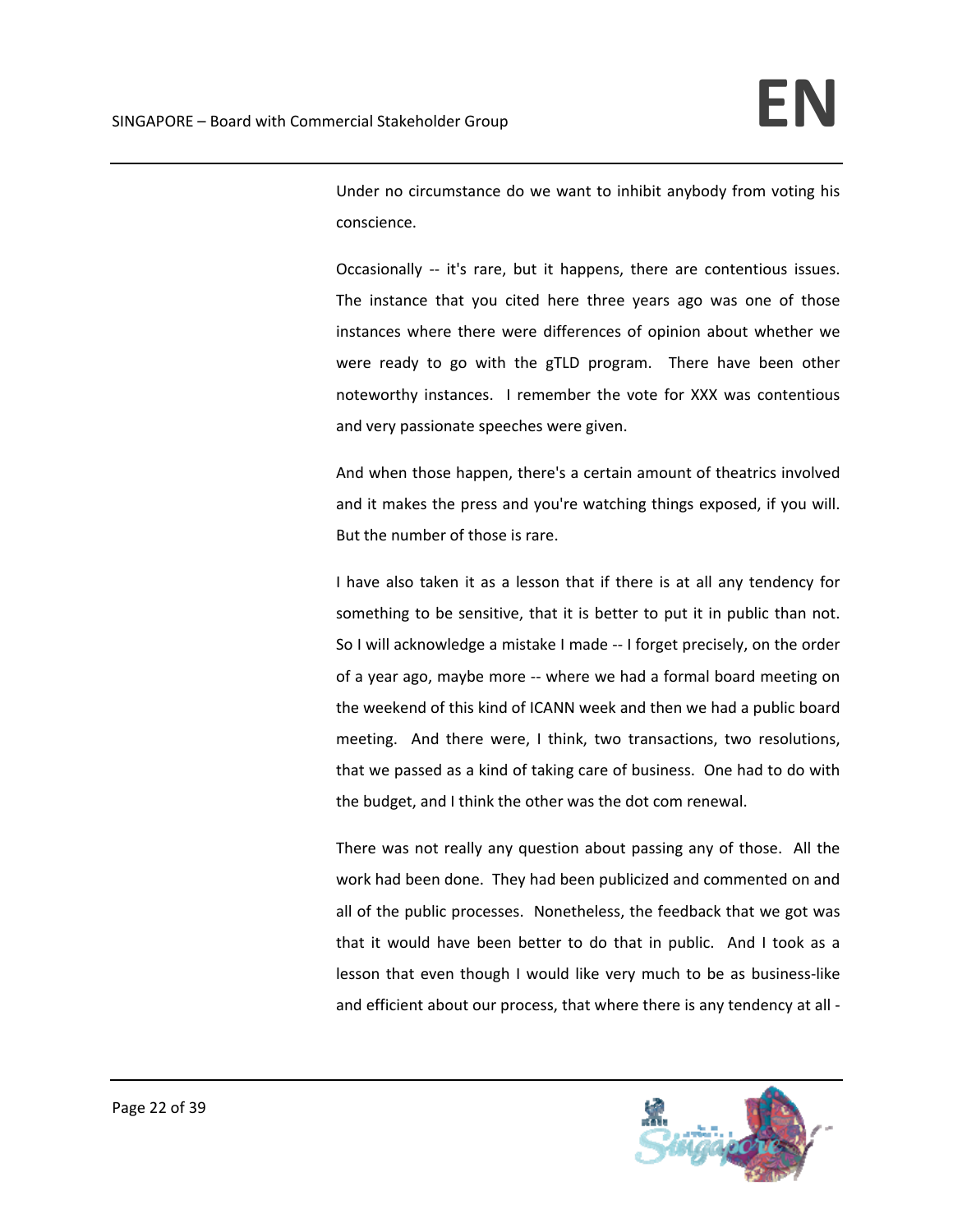‐ or any sensitivity about something, that if it's possible, we'll put that out in public.

We are, in fact, having two board meetings this week. We're going to have one tomorrow afternoon. It is a closed session. It deals with personnel issues. So it falls exactly into the category that you're talking about, that you mentioned.

And then we will have a public session Thursday. And in dividing up the material that goes in one of those versus the other, the bias is strongly in favor of putting things on the public -- in the public forum. So you will see what there is to see. There just isn't that much to see.

Now, I will close in a second and move on, but I want to come back to the resolution that we passed last fall. There is -- in addition to personnel matters, there are specific times and appropriate mechanisms available in our rules that allow us to pass a resolution, put ourselves on the record but not publicize that record.

The reasons for doing that in addition to the ones that you cited, personnel, is that the publication of the resolution may not be the appropriate thing to do in terms of the interactions that are planned negotiations perhaps or other sensitive kinds of interactions.

The purpose of passing such a resolution is to make it clear in a very formal way that the board has been informed and the board is supportive of the intended actions that the CEO is planning and stands behind that so that as these things unfold there's no question about whether the CEO was accountable and whether the board was paying attention.

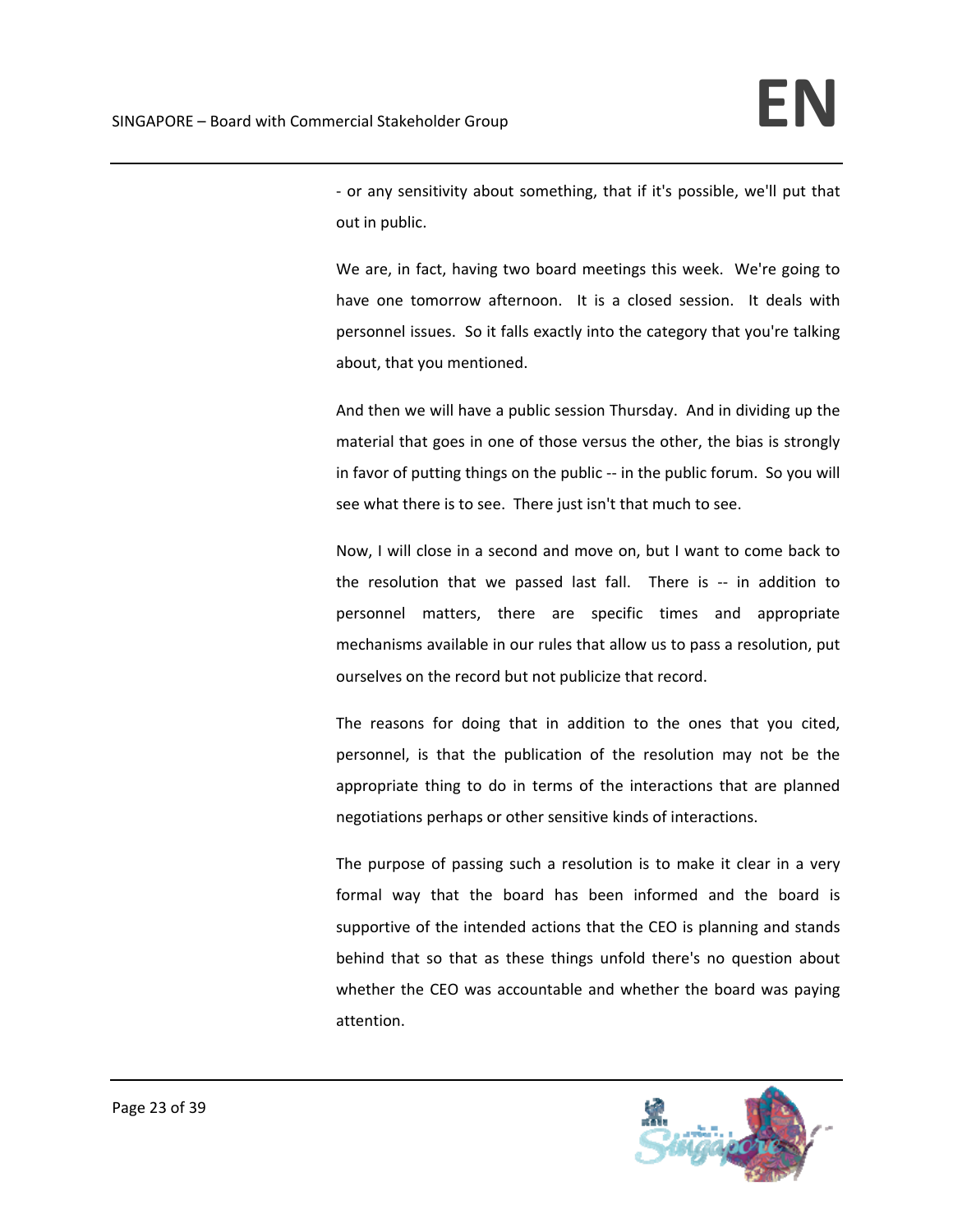So that's the set of things that I want to say about that. We've set a course very, very clearly to try to have all of the substantive work done outside of the board ‐‐ I'm not talking about outside of a board meeting, but I'm talking about not being done by the board. And the work that the board does is really for board members to come up to speed, understand what is in front of them and to do that as efficiently as possible so that by the time we are assembled in a formal board meeting, we are taking care of business, taking care of your business in an efficient fashion and not having an endless delay because we're having individuals take up time learning in a setting that takes up everybody else's time. And that's the extent of it.

ELISA COOPER: Steve, so we only have about 20 minutes left. And I do feel strongly that I want us to be able to cover new gTLD issues. Would it be okay if we touched on those?

STEVE CROCKER: Is there anybody that needs to say --

>> Elisa.

STEVE CROCKER: Thank you. Olga?

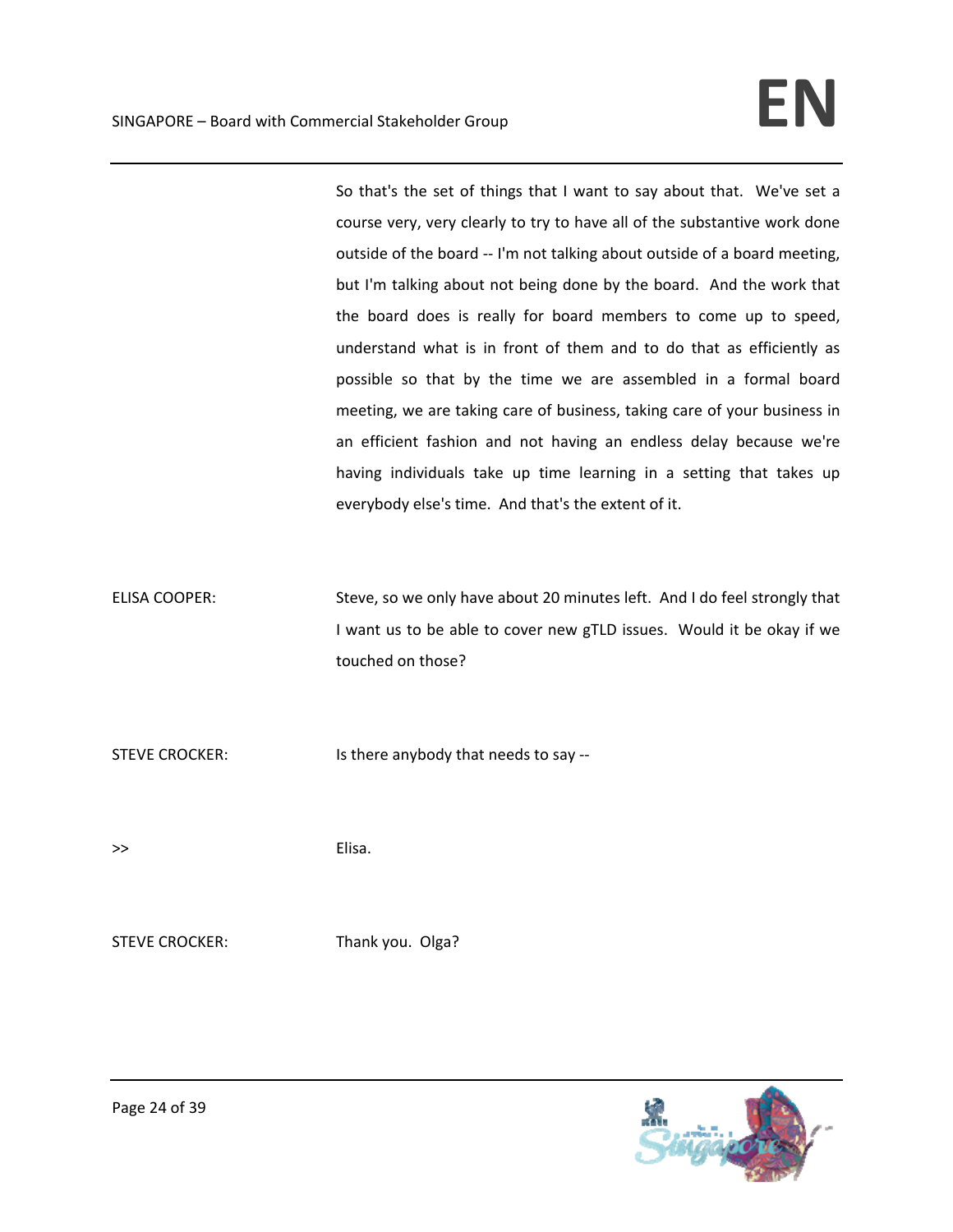OLGA MADRUGA‐FORTI: I just want to interject real quick that we don't confuse two very distinct topics. One is fiduciary duty, and the other is transparency. So just in terms of fiduciary duty, it is very important for all the board members to share with you how it is that we exercise that. And it is a very good point, that that's not always evident in, say, minutes and resolutions of meetings.

> Just thinking back in the last six to seven months of issues that are important to you which have generated a great deal of back and forth between the board and the staff, between the board and our chair and our CEO, you will recognize them: Trademark clearinghouse, reconsideration requests, closed generics, NETmundial, NTIA advice, strategy panels, GAC advice. All of that in the exercise of our fiduciary duty generates a great deal of back and forth.

> That said, this is a very interesting dialogue on the separate issue of transparency and maybe new tools that we can use to make this process even more open to everyone.

ELISA COOPER: Fadi.

FADI CHEHADE: Thank you. I'm not the lawyer here, but a case was laid out clearly that there are perceptions that the Board rubber stamps decisions and things are being done. This was a case laid out, and then we were told, when Steve reacted, that there will be clear evidence to that. The evidence that was presented by the gentleman was that we had one Board resolution made that was kept confidential for a period of two

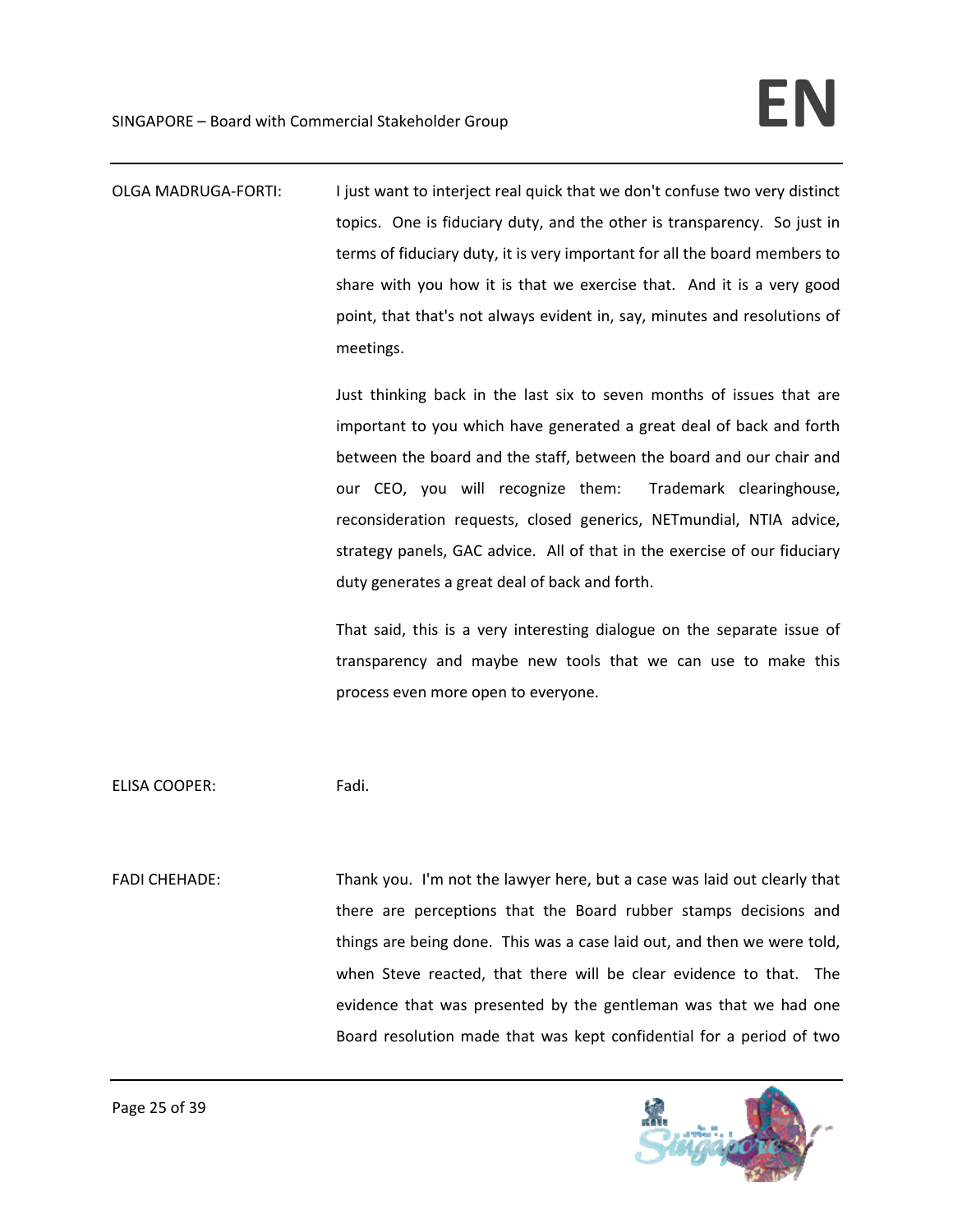months. If that's all the evidence, we cannot build perceptions, and he used the word "feelings" three times, there are feelings. We need evidence. This Board has been very clear that we will put all of our resolutions in public. There was once during my tenure that this happened and maybe another time on lease negotiations which you would understand we cannot have public. But for God's sake, if there is no real evidence, I feel there is a campaign by some people to build that ‐‐ that perception and that feeling. And that must stop. This is not the time for ICANN to be exposed to campaigns with agendas without facts. This Board has been under enormous pressure to do its job, to deliver its value, to be transparent, to be accountable, and we should be fair to the process. We should not make accusations. And it's being made publicly, it's being made to the press, and it's being made again here without -- you showed us the evidence. Is that the only evidence? And now you know that this Board resolution had to be kept under wraps for a couple of months because if it's not clear to everyone, this was an extremely sensitive subject that led to a decision by the United States Government and we had to be very careful how we dealt with it, which I think you should appreciate on the part of that Board.

So please, let's get to our business. Let's get to the new gTLDs and the issues we need to resolve for everyone. That's what we should be doing.

ELISA COOPER: I agree, I mean, I agree we should talk about new gTLD issues. I think if you're looking for other evidence, I think that we can do that, we can provide ‐‐ again, it's a perception. And I want ‐‐ look, I want ICANN to

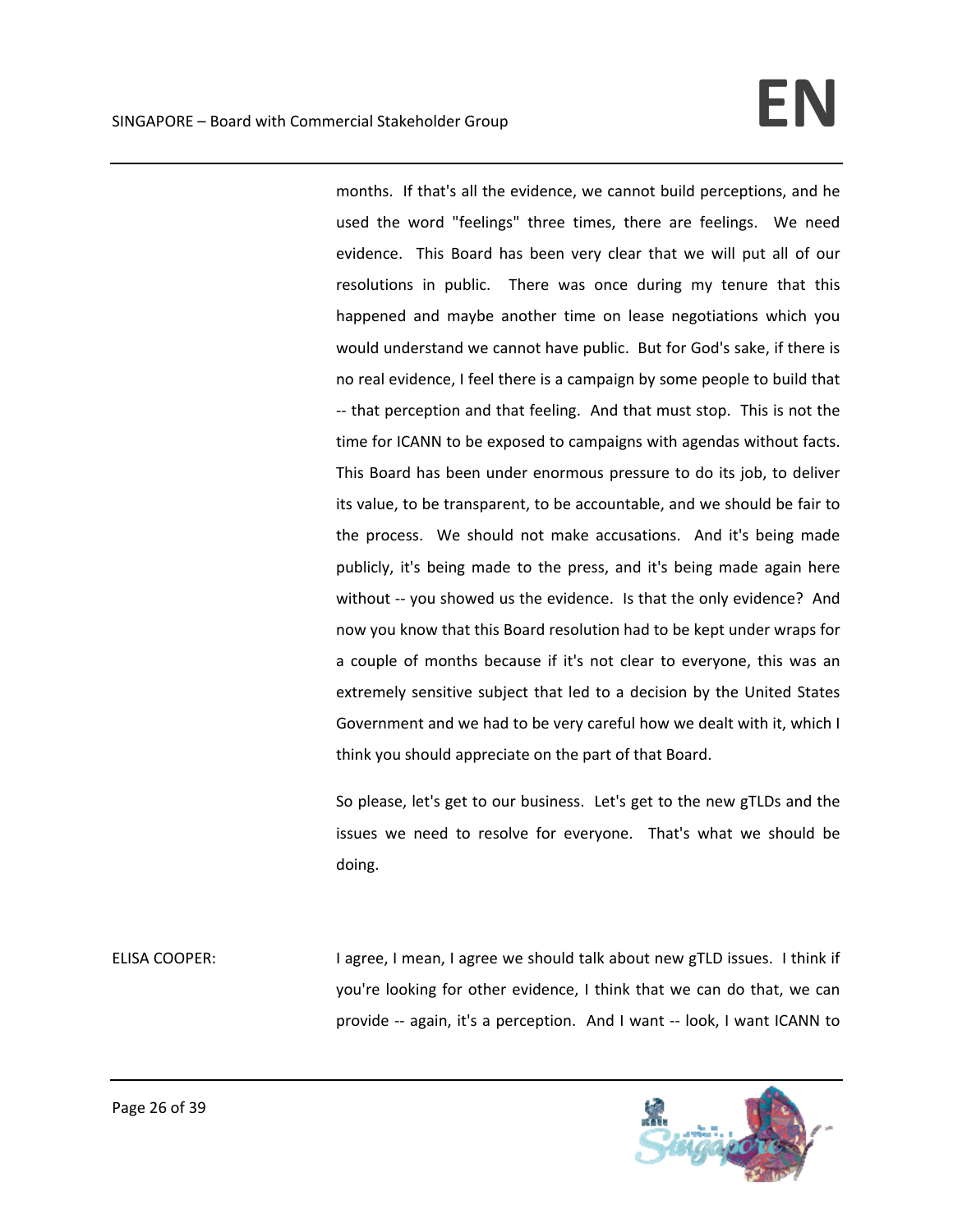be successful, I want you to be successful, I want us all to be successful. And if there are campaigns out there, then let's do what we can to put the kibosh on those campaigns.

FADI CHEHADE: Exactly. And I hope --

ELISA COOPER: And if there's anything that we can do to help make that happen, I guess I would ask that we look at what we can do to make sure that the perception doesn't exist.

FADI CHEHADE: Please, call me on it. I committed to the GNSO council, I will call for a meeting for anyone in the community, between the ICANN meetings, and the first one will be scheduled shortly, called the bottom‐up meeting for anyone to come to that call and say we have evidence you are doing things not bottom‐up. And put it on the table and let's debate it as a community. I don't know what else to do, but we need to get to our work and stop empty campaigns. We don't need them. We have a lot of work to do.

ELISA COOPER: That I agree with. With that, I would like us to touch on some of these open new gTLD issues that in particular the intellectual property community, the ISPs, and the business communities are facing. So with that I'm going to turn it over to Kristina to highlight some of the issues. We're going to hear from Tony Holmes on name collisions, Kiran

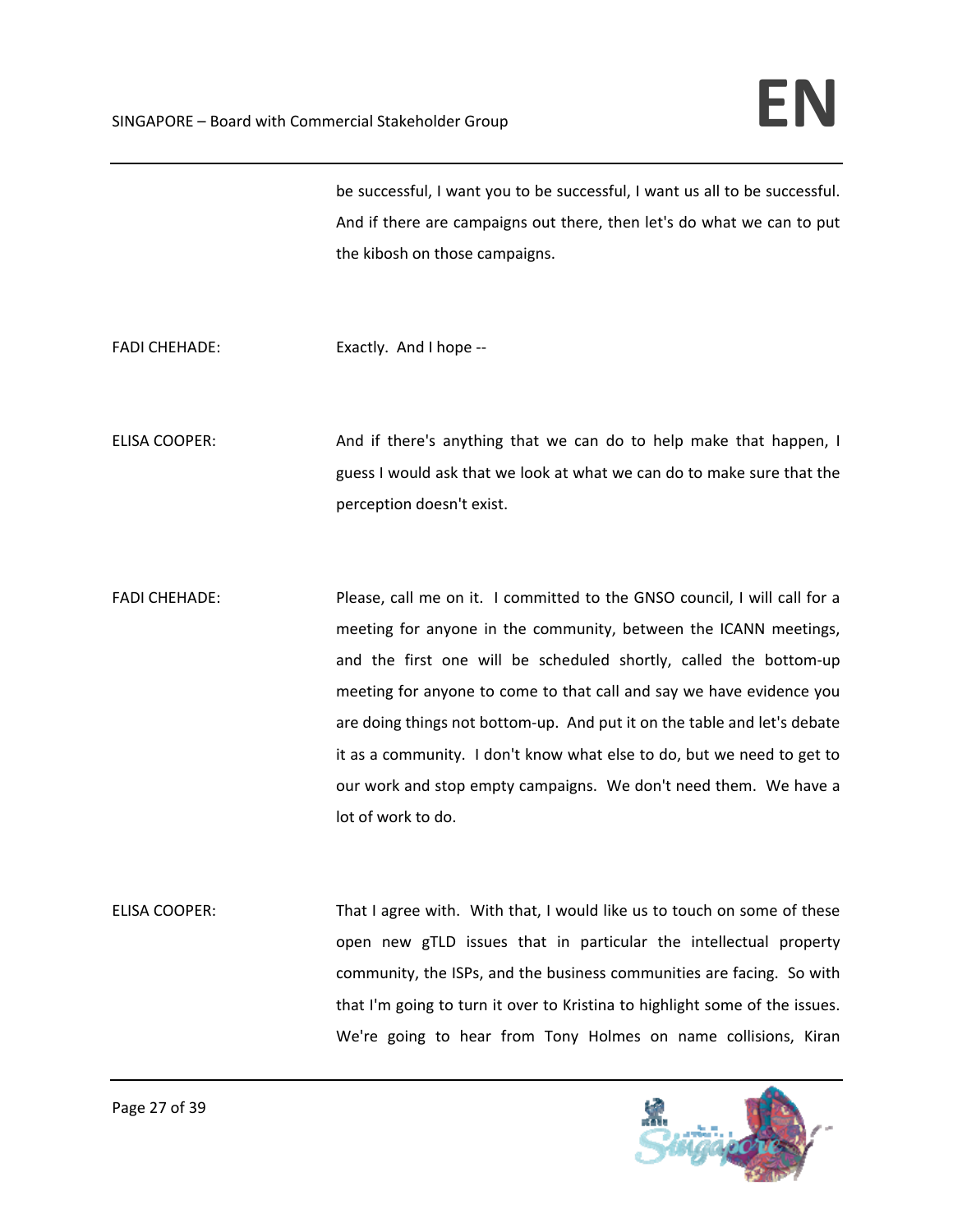Malancharuvil on pre‐registration issues and some issues we're seeing with sunrise notifications, and then Claudio DiGangi will talk a little bit about some registration practices that we're seeing that some may perceive as being sort of discriminatory in terms of who's being allowed to have what.

KRISTINA ROSETTE: Thank you. Three years ago when we were here and after the resolution had passed Steve spoke about execution of the new gTLD program. We are now well underway with that. Unfortunately, that execution has disclosed several issues and these are issues that the commercial stakeholder group believes that ICANN is vulnerable on. These are issues that create vulnerabilities. That in the context, given what ICANN has ahead of it in the next six months to a year, we believe need to be addressed.

> Just to give you a specific example on the compliance side, in January ‐‐ in the January compliance report there was a short paragraph that said, "During the month of January the Contractual Compliance team, through the informal resolution process, collaborated with post‐2012 gTLD registry operators to address failure to deposit data escrow, failure to submit monthly reports, denying zone file access, failure by the registry operators that have declared cross ownership with registrars or resellers to provide a certificate of compliance with the Code of Conduct and results related in internal reviews, and failure to block name collision related second-level domain names." Here's the thing. As of January 31 there was one TLD that was in general registration, 74 that were in sunrise, and those implicated only 14 registry operators. If you

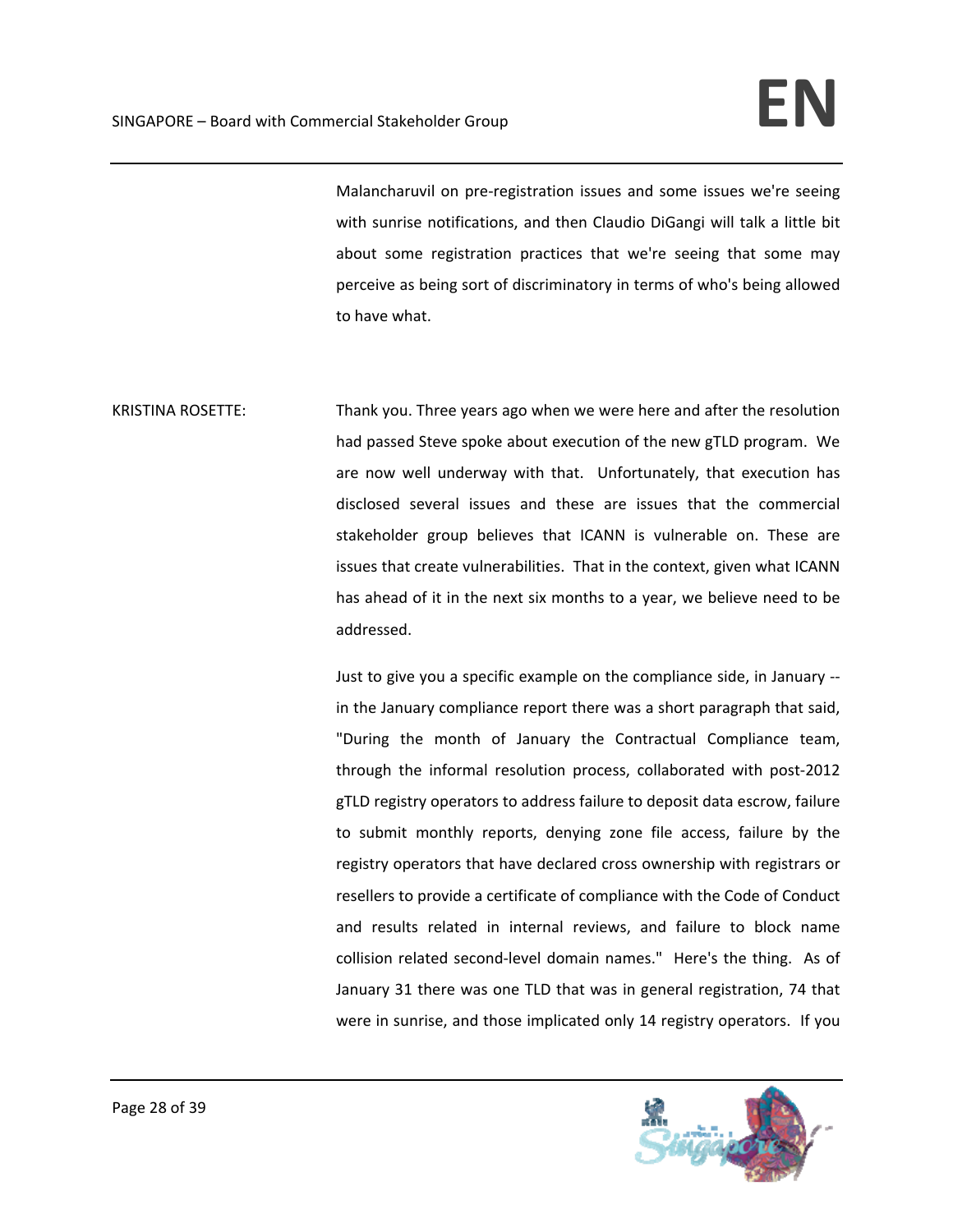take those numbers and you take the compliance problems that were already being reported by compliance itself and scale that out to the number of TLDs that we're going to be seeing and the number of TLD registry operators that are going to be operating these TLDs, we have a significant problem. And that -- compliance is an issue that the IPC and CSG has always felt very strongly about. We just want to flag this. We think it's something, again, this is a vulnerability. We urge you to take corrective action. And with that I'll turn it over to Tony to talk about name collision.

STEVE CROCKER: Do you want responses as we go or at the end?

>> The end.

STEVE CROCKER: Okay. That one is clearly one for management, not for the Board.

TONY HOLMES: Okay. Thanks. I'll try to be brief on this. The issue of name collisions has been raised here before by us, and I'm glad to say things have moved on considerably on that score. Certainly as ISPs in business we're working in coordination with some of the ICANN staff to resolve that and we also have the JAS report. But there seems to be a feeling that that issue has been addressed, and the point I want to make here is, it's very, very difficult to address an issue when you don't know the scale of that issue. And we're still in that situation. It could be totally

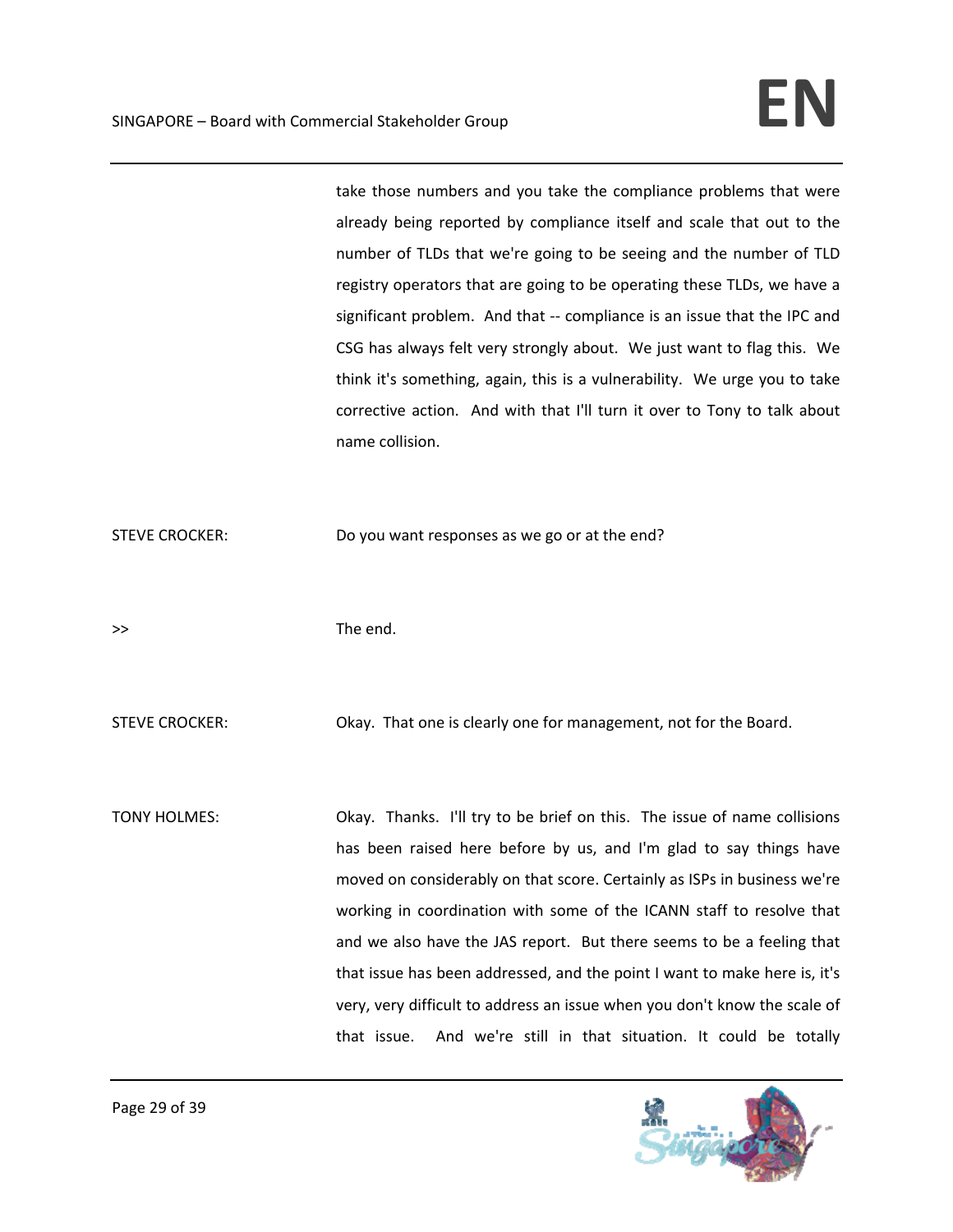insignificant. It would be beneficial if that was the case. But it could even get to the stage where the results of some of the name collisions could actually be even life‐threatening. We don't know where we are with that. And even the measures that are in place, it is very difficult to evaluate how effective they are. I am going to hand over, on that basis, to Mikey O'Connor who's probably closer to this than many of us because he's actually involved in some of those activities, just to emphasize and point out that some of the measures that have been put in place, they don't appear, even at this stage, to be giving us the results that we require ‐‐ hope for. So Mikey.

MIKEY O'CONNOR: Thanks, Tony. I'm really conscious of time and I just saw the Board agenda and saw that name collisions is on that agenda. If it turns out that this is sort of an open conversation with the community, I could defer this till then. I just wanted to see if I could save us a little time here. Does anybody know anything about that agenda item?

STEVE CROCKER: I should but it's not fresh.

MIKEY O'CONNOR: Yeah, well, let me do this really fast because I know we're really short of time. What Tony is alluding to is that the JAS report has got some wicked clever ideas that are very encouraging and we really appreciate the work that the staff has done on this. It's terrific work. There is a security issue that does not bear on the new gTLD issue at all that prevents JAS from releasing the data from which they drew their

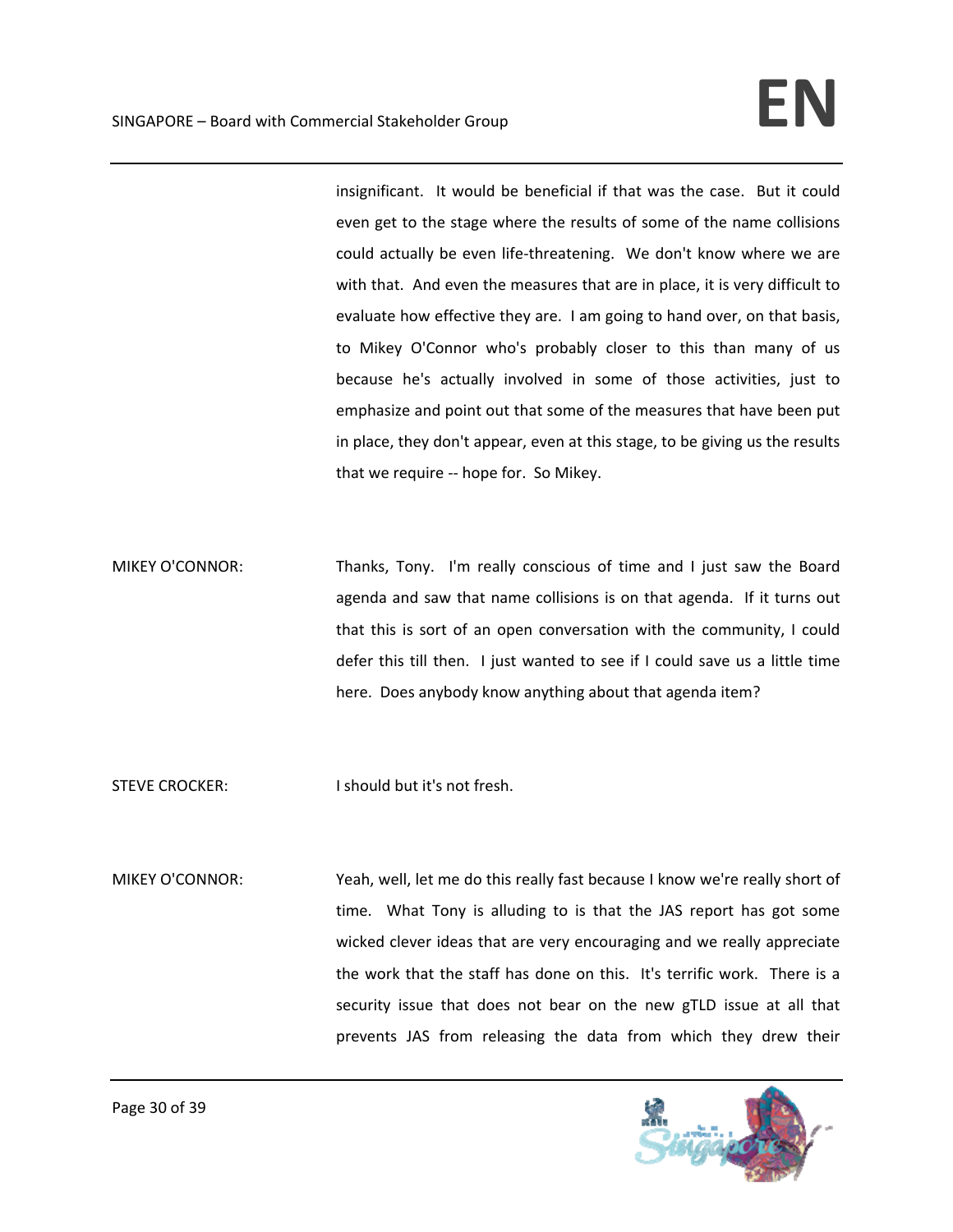conclusions until that security issue, which I want to repeat does not have anything to do with the gTLDs at all, that has to be resolved because it's a substantial security problem. The ask here is that the comment period on the JAS report ends in a couple of weeks. The security issue is not likely to be resolved until June, and the ask is that we leave the comment period open until the data shows up. I mean, there's lots of Mikey stories to tell that are really interesting, but we're in tough time here. So that's really where we're headed with this.

STEVE CROCKER: Fair point.

ELISA COOPER: Karen?

KIRAN MALANCHARUVIL: Kiran Malancharuvil from MarkMonitor and the IPC. I'm right here. So I very quickly wanted to point out that there are a number of new gTLD compliance issues that have concerned the CSG greatly. Of those, there are problems with sunrise notifications where 30‐day notifications have not been respected, not been posted to the public in the way that we were promised that they would be. There are pre-registration issues that are at the registry -- both at the registry and registrar levels. The registry level pre‐registration issues revolve around bypassing the relationship that we -- that we count on for accountability between the registrar and the registrant. And the pre-registration schemes at the registrar level are extremely concerning insofar as they -- there are compliance issues surrounding trademark claims notifications. These ‐‐

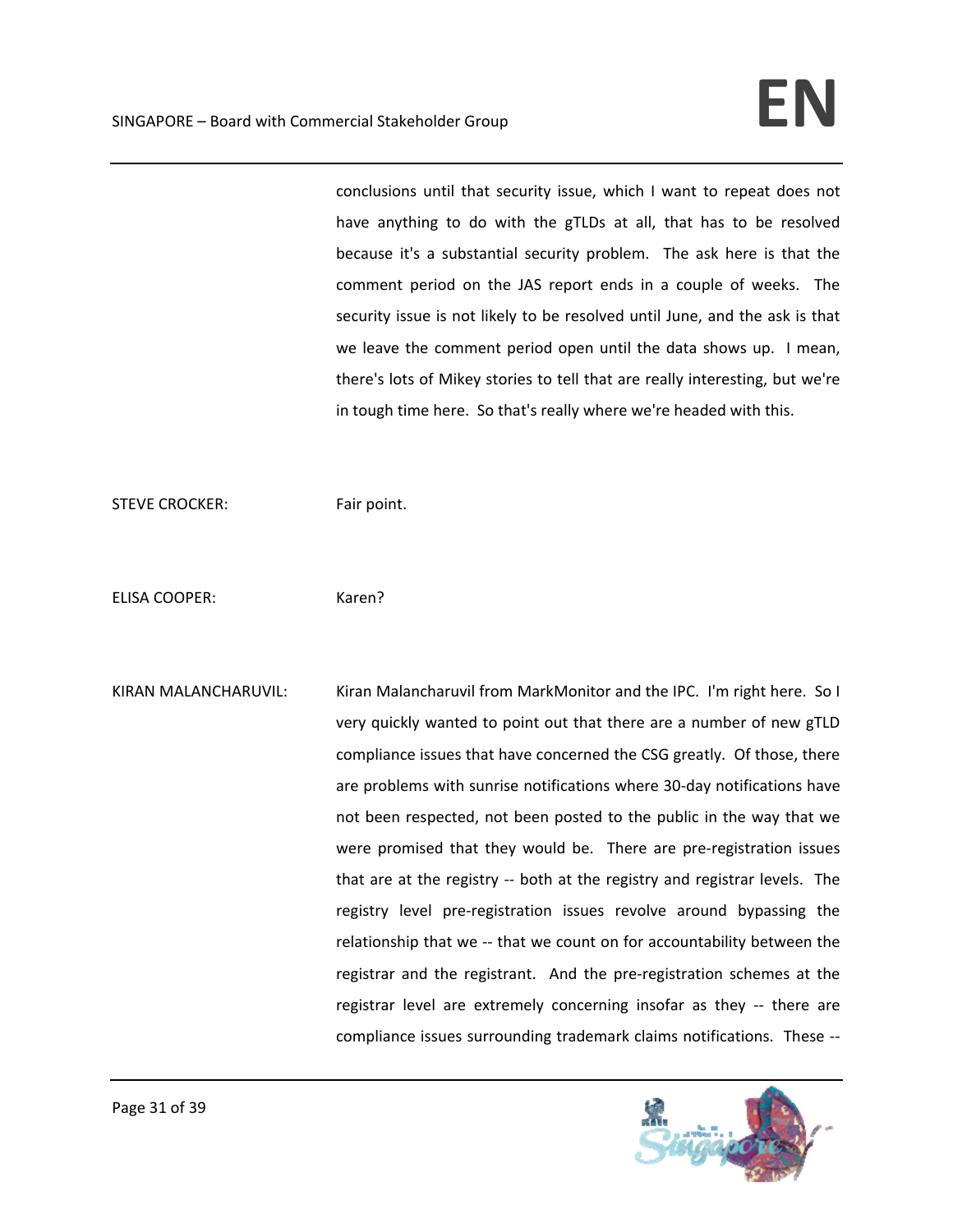that last piece is especially concerning because in the IPC we were very specific about developing the trademark claims notification in such a way that it creates a contractual relationship or an ascent to the registration but on the part of the registrant. And pre-registration notifications that are sent from the registrar do not satisfy the same legal requirement. So we haven't seen these appropriately addressed by what I would consider an overburdened compliance department at ICANN, and as more launches happen and more pre‐registrations are introduced, then we -- we need to be very conscious of how compliance is going to become aware of these and how they're going to address them and it needs to be done sooner rather than later. Thank you.

ELISA COOPER: Claudio.

CLAUDIO DiGANGI: Thank you. Claudio DiGangi, IPC. So I'm going to touch on what we're calling discriminatory practices, and we consider these concerns related to subjecting potential registrants to unfair disadvantage. The two main areas that we're seeing this is in the reserved names process. The Registry Agreement allows ‐‐ it's paragraph 3.3 of specification 5 of the Registry Agreement -- allows an unlimited number of names to be reserved by the registry before the sunrise period and then it allows the registry to allocate those names after the sunrise period. So they would be subject to a claims notice but again, they would be exempted from sunrise. So the way some registry operators are interpreting this completely defeats, in our view, the purpose and the spirit of the sunrise process. Because if a trademark owner tried to register a name

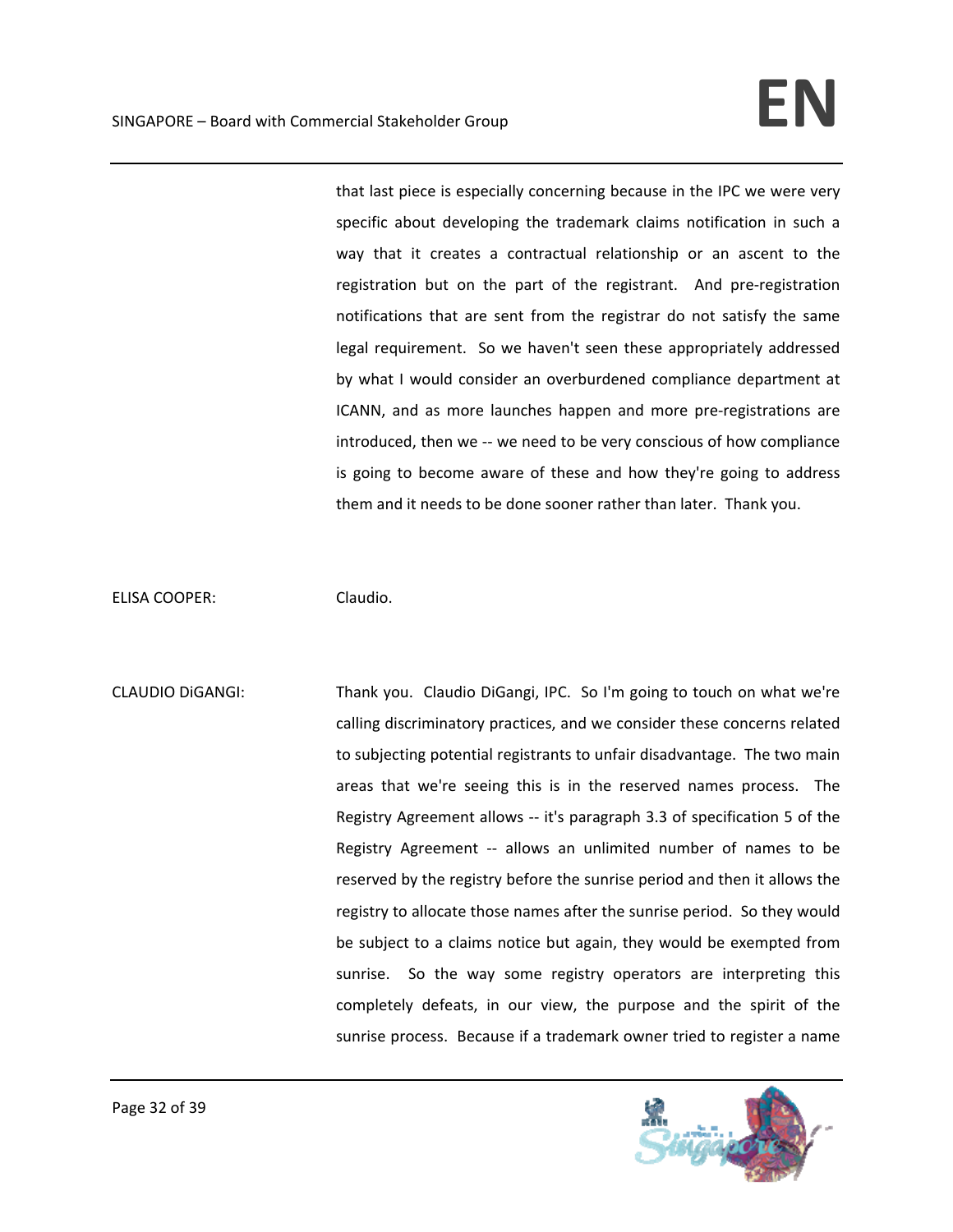during sunrise they'll get a message back saying this name has been reserved by the registry operator. That name could then later be sold on the open market.

The second area -- and we've commented on this recently (indiscernible) launched a staff contact. There was a qualified launch program that ICANN has published, and we think generally it's good. This allows registries to use up to 100 names for the promotion of the TLD. We think those parameters are pretty good, but we just think that that could be completely nullified by some of these other discrepancies.

The other issue has to deal with what are called ‐‐ I mean, we're calling them premium names. I don't think that's in the contract. But these are names where -- they are specific names that are being -- specific second-level domains that have different pricing for them. And many of these correspond to famous trademarks. And these are being sold during the sunrise period at elevated prices. We have also seen other sunrise periods where the prices are extremely high, and again the concern is that that nullifies the spirit and the purpose of the sunrise period. Those are really the two areas.

We've outlined some solutions to some of these in our comments, and I'm sure this will be coming up to the Board. We've talked about, in terms of the reserved names that the agreement allows for ICANN to require these reserved names to be published. And then we've also suggested that if the registry is going to reserve them that they could reserve names that are not in the clearinghouse, for example. So that ‐‐ you know, that seems as one approach. Or they could require a sunrise period, if they do reserve it, and then allocate them after the sunrise

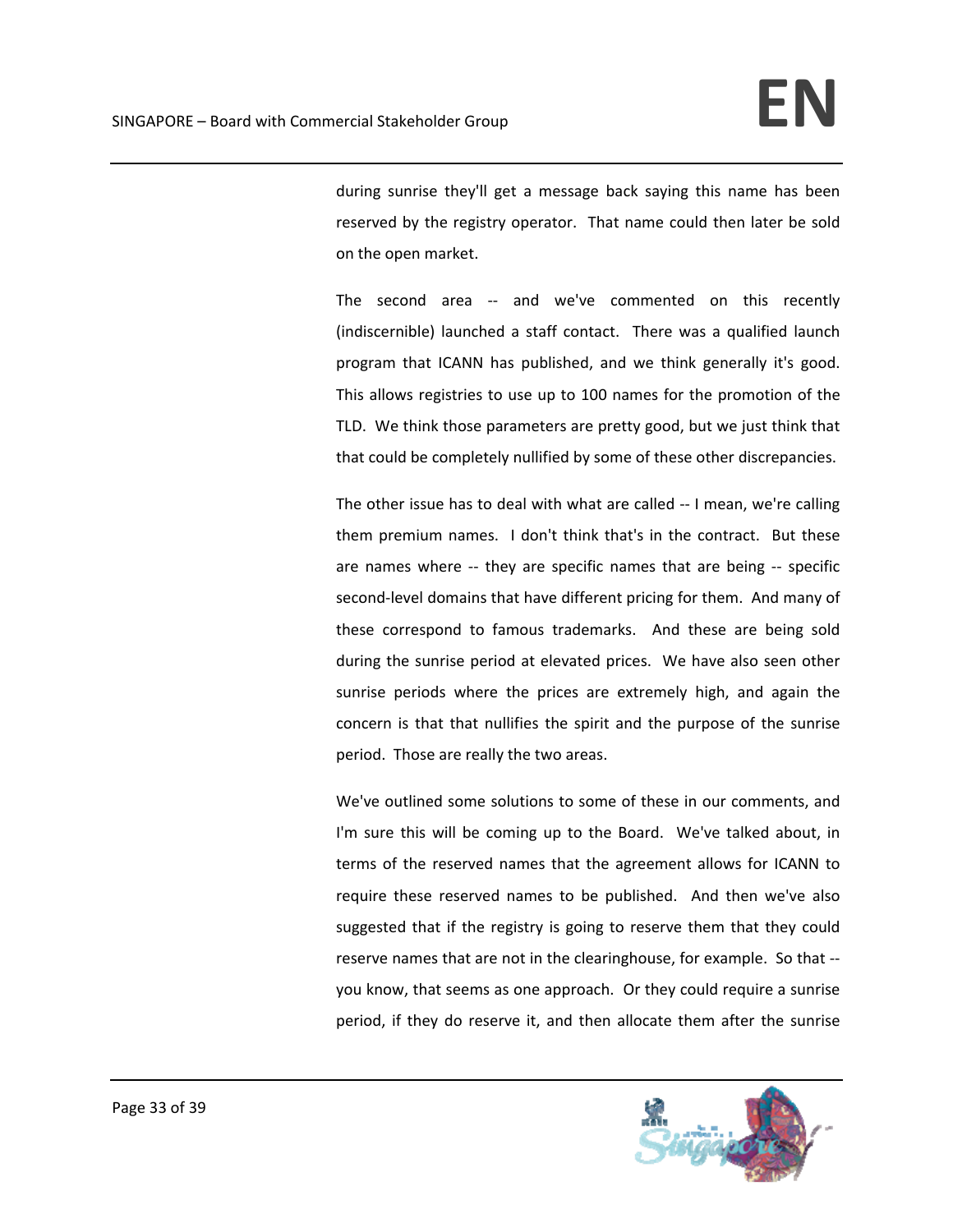period, you know, six months later have ‐‐ allow the brand owner to have a, you know, a sunrise period opportunity instead of just the claims notice, which is just a heads up that someone else got the name essentially. Thanks.

ELISA COOPER: So I think there were a number of people that wanted to respond.

STEVE CROCKER: Yeah. All of these fundamentally belong at the management level, so I think the proper response is some combination of Fadi and Akram.

FADI CHEHADE: Just to say at a high level, this is good substance. This is the kind of stuff we should be discussing. I'm very pleased. May I suggest to Akram that Maguy and I and you and whoever you want to invite from staff take the time during this week to meet with these folks, review their input more, because I don't think we have the time here, Elisa, to do it and give it a fair amount of response. And I want to give the assurance that we not only will listen, will engage, will understand your concerns, and if these are things we can do within the purview of management, if they are not policy changes obviously, we will very much want to hear these and take them into consideration. So we'll schedule something during this weekend. If it's impossible we'll schedule it immediately towards ‐‐ via telephone.

>> Thank you.

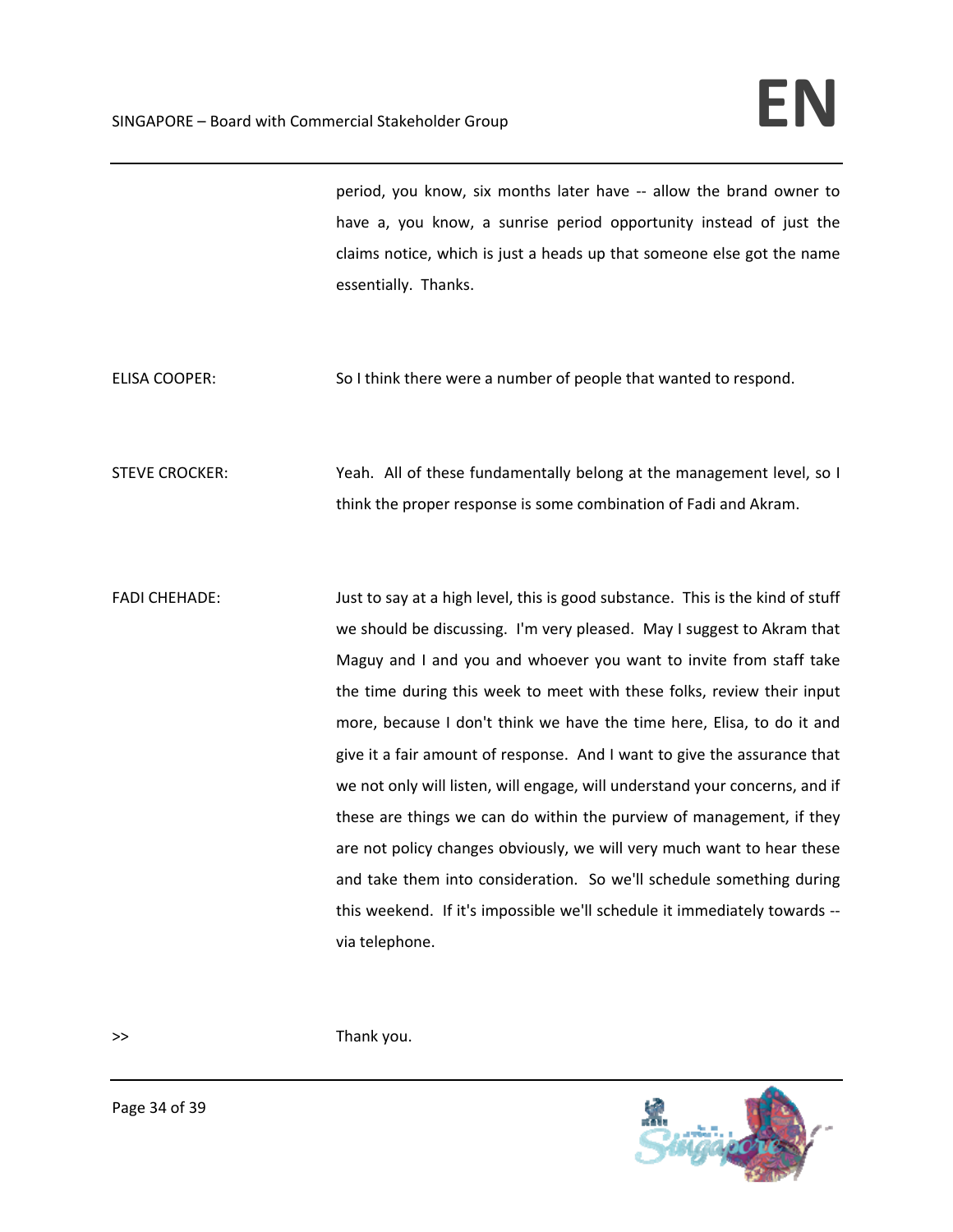## ELISA COOPER: So --

MIKE SILBER: Steve, sorry. Can I intervene very quickly, because I think Fadi is totally correct on most of the issues, and I was very pleased that the last speaker made a comment about some suggestions rather than just raising problems. Because if it's going to be bottom-up, it's always great to have practical suggestions rather than just a complaint.

> Can I push back a little bit on the question of name collision? Tony made a statement about potential loss of life, and I'd really like to ask where that comes from because I've heard that a number of times. Given that the studies to date have indicated that name collisions are already there and have existed for at least the last 15 years, pretty much every time a new TLD is introduced, if it's a new ccTLD based on retirement or the first round of new TLDs name collisions have existed, and I am not aware of a single loss of life based on a name collision based on the introduction of those previous TLDs. I don't think the security concern is so severe as Mikey suggested that the issue is a crisis and that's why data is not being revealed but rather it's prudent because you don't put out a non‐security issue into the wild until it's been remediated.

> So really, I really think we need to just calm the temperature of the name collision issue. It is not a crisis. People are not going to die. But we do need to take appropriate and careful steps, and that's being dealt with in the context of the new gTLD program by the NGPC and in the

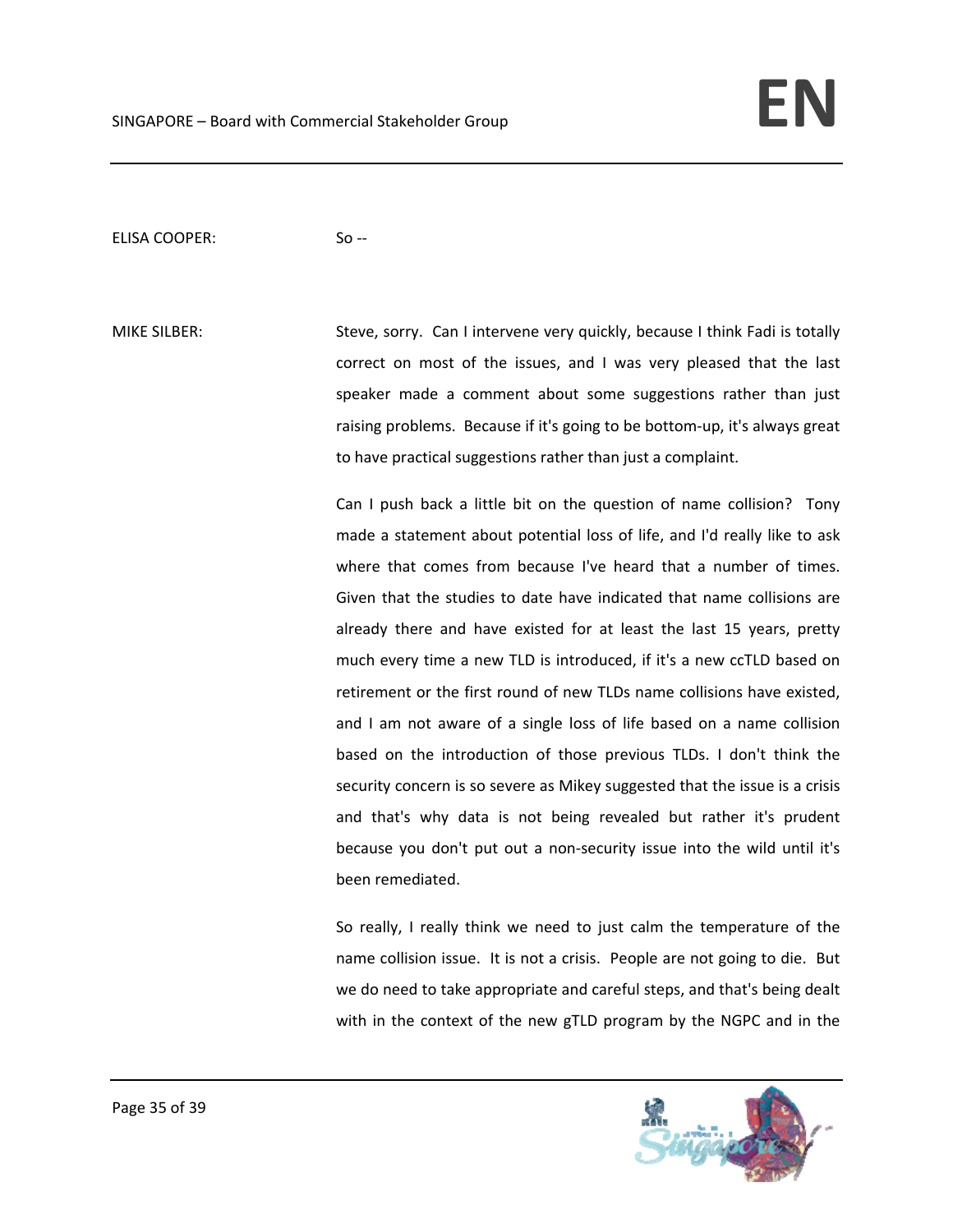broader context of name collisions generally it's being dealt with at the Risk Committee level. So I'd encourage a separate conversation which includes Risk because I really think that this has been amp'd up based on agendas without any real justification.

- STEVE CROCKER: I'm going to insert, I agree with you completely, Mike. It's not Mikey's fault. The origin of this stuff comes from our esteemed colleagues over in highly technical areas for which I have some serious heartburn about all that, but that's a different subject. And so I don't know that there's going to be any resolution here, although Mikey wants to speak.
- MIKEY O'CONNOR: I just want to put this in sort of an historical context. There's a really good parallel. It's not perfect. But in the Y2K discussion what we had was two groups of people. We had Chicken Little, that was what my good friend Mr. Silber called me yesterday, they were otherwise known as Pollyannas -- or doom and gloomers, and then the opposite of that which was Pollyannas. And the problem with the Y2K debate, and I wound up being the policy point for Minnesota and the upper Midwest for this so this is very close to my heart, the problem was that neither side had under -- any underlying data on which they could base their views. Now, this is an exact parallel here. I don't know whether there is any problem at all and in fact, I am the registrant of the name that was used to drive much of this testing and I will tell you that we've put the ‐‐ the JAS‐recommended solution in place on that domain and it seems to be working fine. The problem is that we don't have enough data. And so this is the prepare for the worst ‐‐ hope for the best, prepare for the

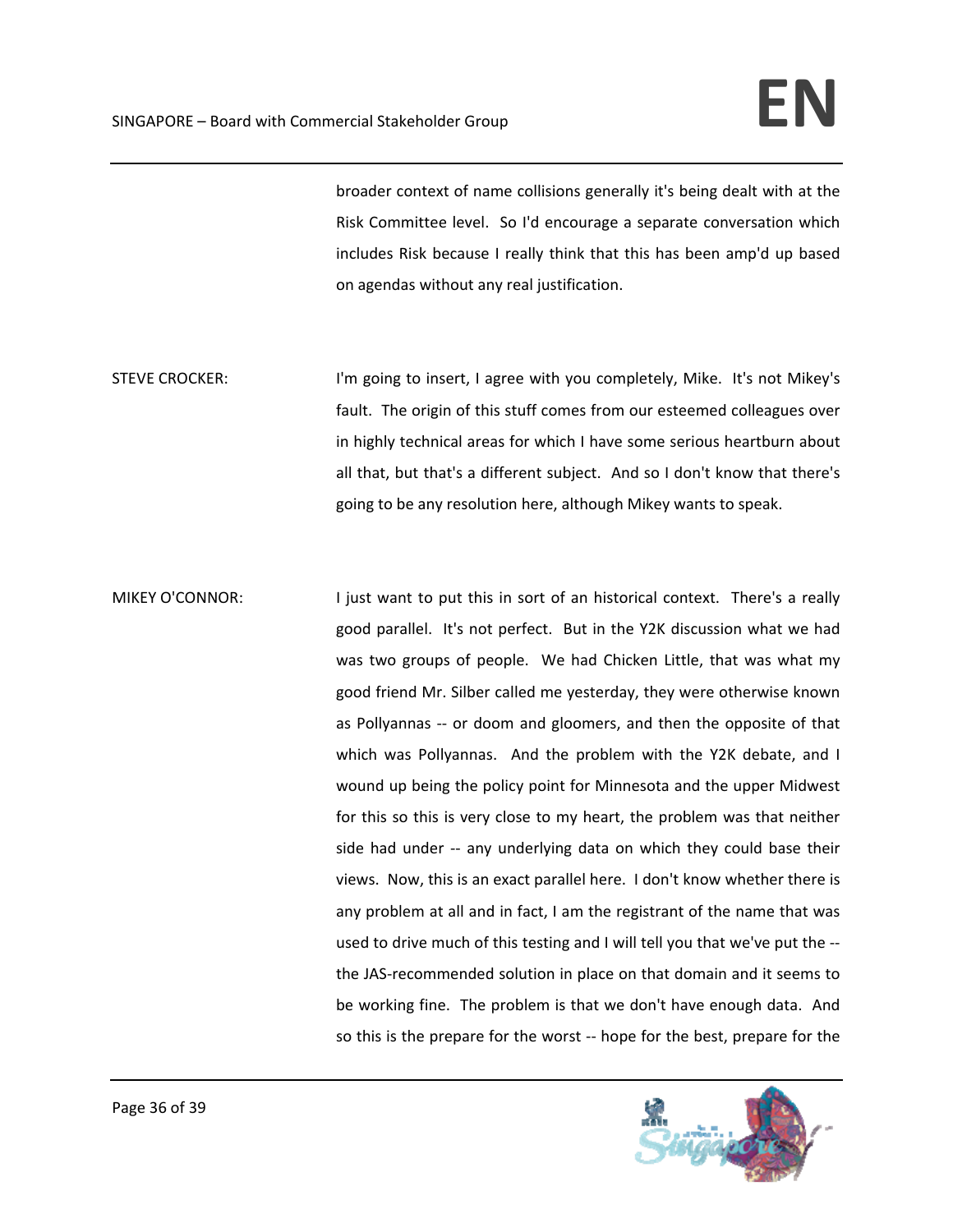worst kind of thing that we went through. This is risk management and it needs to be data driven. And the issue that I'm trying to convey here is to convey it in even terms, not Pollyanna or doom and gloom. And we just need more data.

Now just to finish off real quick, one sentence. There was a seminar ‐‐ there have been several seminars on this and leading researchers in the world, Ph.D. research people that are way smarter than me about this came to the exact same conclusion. We don't know.

MIKE SILBER: Mikey, agreed. There's some preliminary data, but you're entirely correct, opening or keeping the public comment open or opening a new comment once the data is out makes sense. Let's have a chat. But also let's just drop the temperature of the discussion, please.

ELISA COOPER: 
I --

STEVE CROCKER: Kuo has been eager to speak here.

KUO-WEI WU: I just would like to, you know, raise one of the issue, you know, we don't need to actively discuss here but particularly for the business constituency, I really like to ask you to be watching. That's the one another the issues begin to generate in the new gTLD issues, the IDN variants. Okay? As I know right now the IDN variants discussion is only

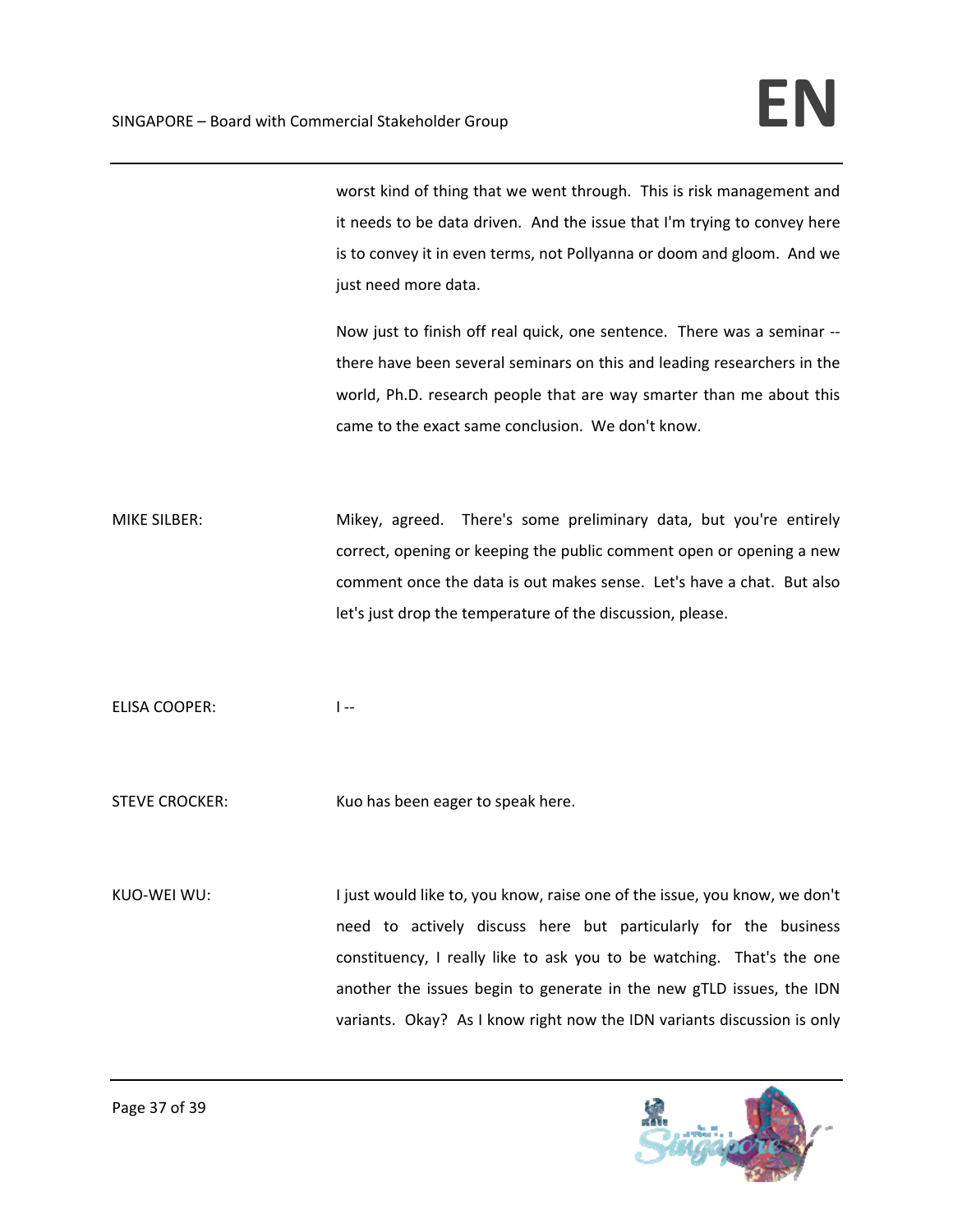the registry group, but the real impact is the registrant. It's you. But because of most of you, you maybe don't care ‐‐ well, I should not say that because you're a global company, you have a registrant in some of the China, Taiwan, Japan, or whatever. You have your corporate name in their characters, so watch that issue will be generated. So I just raise that for your notice. Sooner or later it will come up.

ELISA COOPER: Thank you.

MIKEY O'CONNOR: Just real quick, this is Mikey again. We in the ISP constituency are really engaged on this and we've got training material coming out on it, we've conducted interviews with Chris Wright who's the ‐‐ the CTO of the Shabaka registry. I couldn't agree more. IDN variants, universal acceptance, there are a whole series of technical issues that require global outreach and lots of work to do.

STEVE CROCKER: **All good topics.** I'm not going to -- we've got other things to do here.

ELISA COOPER: Well, I think we're at time. I want to thank the Board, all of you, all of the constituencies for attending. And we appreciate your time and your consideration of these issues. And I think that we are all committed to doing what we need to do to make sure that ICANN is a success, that we uphold the values of the multistakeholder model, and that we continue